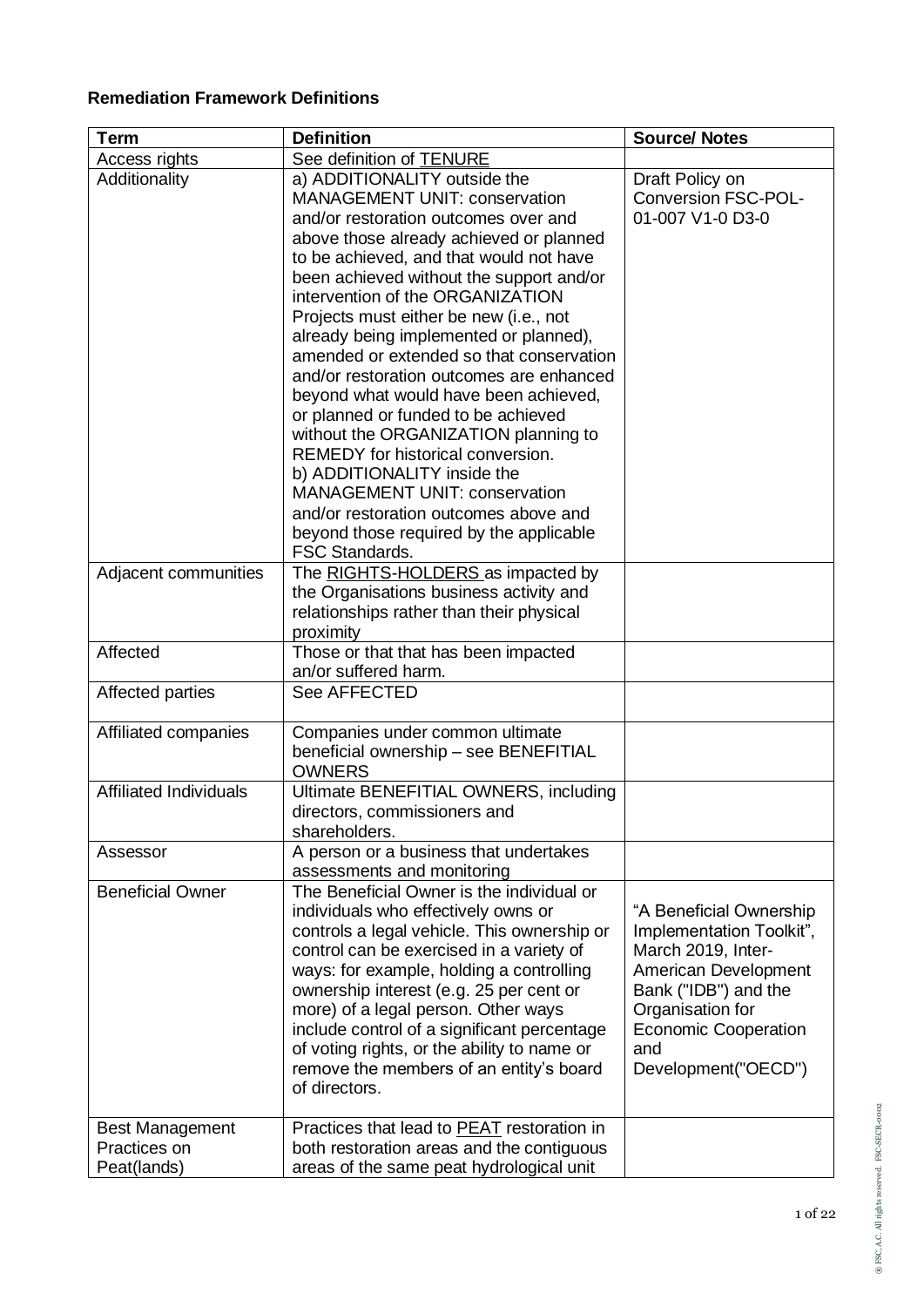| <b>Term</b>                | <b>Definition</b>                                                                    | <b>Source/ Notes</b>            |
|----------------------------|--------------------------------------------------------------------------------------|---------------------------------|
|                            | including: phasing out of drainage-based                                             |                                 |
|                            | plantations, regrowth of natural vegetation,                                         |                                 |
|                            | switching into no drainage based crops,                                              |                                 |
|                            | higher water table, slower subsidence and                                            |                                 |
|                            | no diversion of natural stream channels.                                             |                                 |
| <b>Binding</b>             | Obligatory – refers to a set of intrinsic                                            |                                 |
|                            | conditions that must be met                                                          |                                 |
| <b>Blind Trust</b>         | A blind trust is a trust where the trustees                                          |                                 |
|                            | have full discretion over the assets, and                                            |                                 |
|                            | the trust beneficiaries have no knowledge                                            |                                 |
|                            | of the holdings or origins of the holdings of                                        |                                 |
|                            | the trust, which is intended to prevent                                              |                                 |
|                            | conflict of interest.                                                                |                                 |
| Chemical(s)                | Includes PESTICIDES and FERTILIZERS.                                                 |                                 |
|                            | The term CHEMICAL(s) is used in the                                                  |                                 |
|                            | FSC P&C and in particular IGIs however it                                            |                                 |
|                            | is not defined. While all substances could                                           |                                 |
|                            | be described as 'chemical' the intention                                             |                                 |
|                            | here is to focus on highly refined man-                                              |                                 |
|                            | made materials resulting from                                                        |                                 |
|                            | manufacture through chemical or refining                                             |                                 |
|                            | processes that are potentially toxic if<br>misused.                                  |                                 |
|                            |                                                                                      |                                 |
| Community/<br>Communities  | Communities of any size that are in or                                               | (FSC 2011).                     |
|                            | ADJACENT to the Management Unit<br>(including INDIGENOUS PEOPLES), and               |                                 |
|                            | also those that are close enough to have a                                           |                                 |
|                            | significant impact on the economy or the                                             |                                 |
|                            | environmental values of the Management                                               |                                 |
|                            | Unit or to have their economies, rights or                                           |                                 |
|                            | environments significantly affected by the                                           |                                 |
|                            | management activities or the biophysical                                             |                                 |
|                            | aspects of the Management Unit.                                                      |                                 |
| Company                    | See THE COMPANY                                                                      |                                 |
| Company group              | See THE COMPANY GROUP                                                                |                                 |
| <b>Company Remediation</b> | The remediation framework guidance                                                   |                                 |
| Framework                  | specifically adapted to the company group                                            |                                 |
|                            | subject to the disassociation                                                        |                                 |
| Conflict                   | A situation in which one actor or group is                                           |                                 |
|                            | impairing the activities of another because                                          |                                 |
|                            | of different perceptions, emotions and                                               |                                 |
|                            | interests. A conflict situation is one in                                            |                                 |
|                            | which the impairing behavior from one                                                |                                 |
|                            | actor is experienced by another, while                                               |                                 |
|                            | factors or conditions that drive such are                                            |                                 |
|                            | considered the sources of impairment                                                 |                                 |
| Conflict of interest       | Situation in which a party has an actual or                                          | Source: FSC-STD-20-<br>001 V4-0 |
|                            | perceived interest that gives, or could<br>have the appearance of giving, that party |                                 |
|                            | an incentive for personal, organizational,                                           |                                 |
|                            | or professional gain, such that the party's                                          |                                 |
|                            | interest could conflict, or be perceived to                                          |                                 |
|                            | conflict with, the conduct of an impartial                                           |                                 |
|                            | and objective certification process.                                                 |                                 |
|                            |                                                                                      |                                 |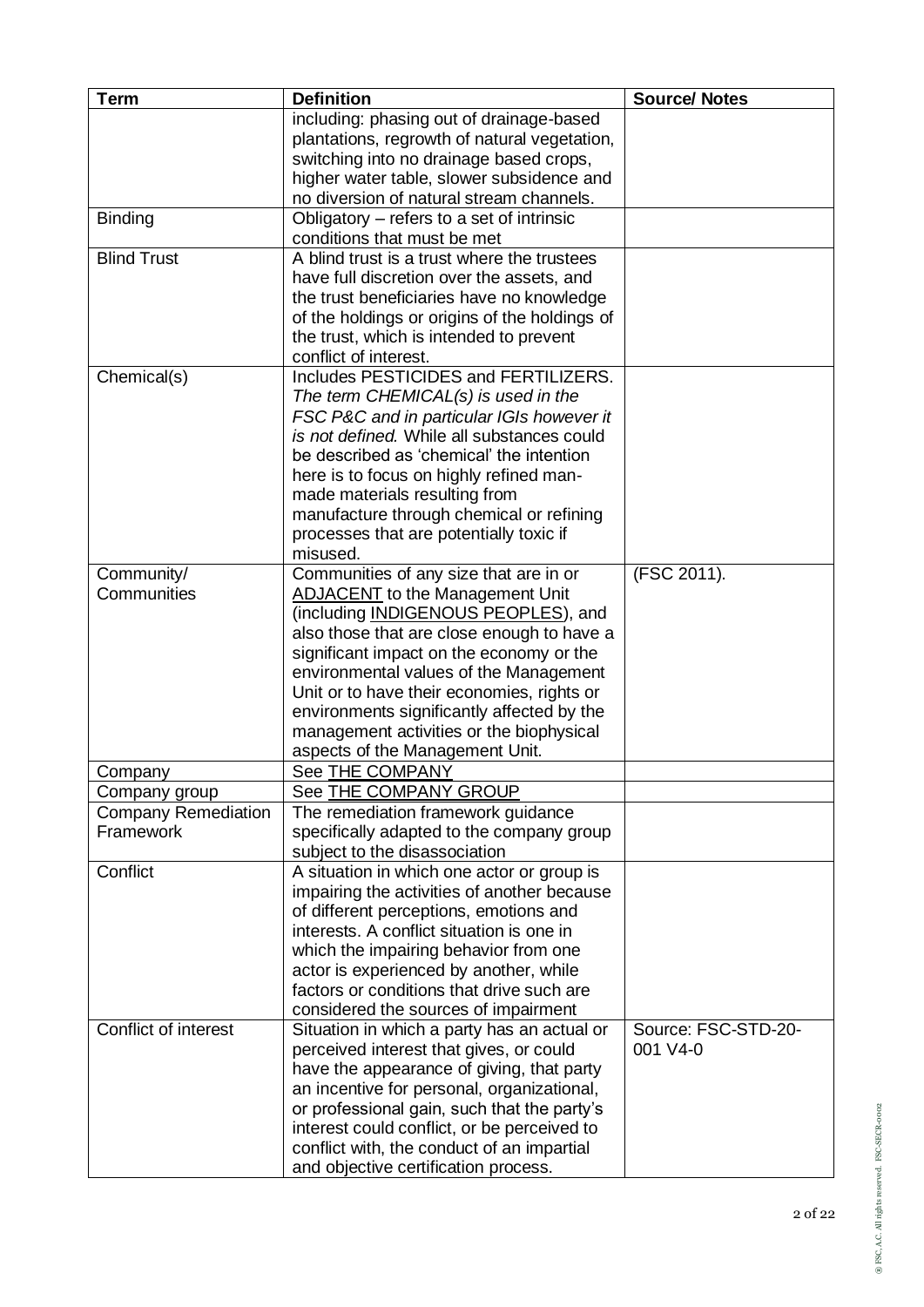| <b>Term</b>                 | <b>Definition</b>                           | <b>Source/ Notes</b>   |
|-----------------------------|---------------------------------------------|------------------------|
| Conflict process            | Signed agreements that have been made       |                        |
| agreements                  | with relevant affected parties and the      |                        |
|                             | representatives of their choice detailing   |                        |
|                             | the agreed parties (including roles of any  |                        |
|                             | external expertise or observers) and        |                        |
|                             | steps that will be taken to resolve the     |                        |
|                             | conflict, including milestones where        |                        |
|                             | appropriate.                                |                        |
| Confidential data           | Any data defined as private, personal or    |                        |
|                             | confidential according to the EU Guidance   |                        |
|                             | for Data and Privacy Regulation (EU         |                        |
|                             | GDPR) for the sharing and processing of     |                        |
|                             | data.                                       |                        |
| Conservation and            | RIGHTS-HOLDERS and concession               |                        |
| <b>Restoration Partners</b> | license holders of the relevant             |                        |
|                             | conservation and restoration areas that     |                        |
|                             | deliver conservation and restoration        |                        |
|                             | activities in the landscape level           |                        |
|                             | conservation and restoration plans and      |                        |
|                             | site level conservation and restoration     |                        |
|                             | plans on THE COMPANY's behalf.              |                        |
| Consultation                | The process by which the                    | (FSC 2011). [1]        |
|                             | ORGANIZATION or THE COMPANY/THE             |                        |
|                             | <b>COMPANY GROUP communicates,</b>          |                        |
|                             | engages and/or provides for the             |                        |
|                             | participation of interested and/or affected |                        |
|                             | stakeholders ensuring that their concerns,  |                        |
|                             | desires, expectations, needs, rights and    |                        |
|                             | opportunities are considered in the         |                        |
|                             | consideration, establishment,               |                        |
|                             | implementation and updating of the issue,   |                        |
|                             | process, procedure or plan in question.     |                        |
| Continuing harm             | HARM that continues long after violations   |                        |
|                             | of RIGHTS and UNACCEPTABLE                  |                        |
|                             | <b>ACTIVITIES have ceased. Relates to</b>   |                        |
|                             | PAST grievances.                            |                        |
| Conversion                  | Rapid or gradual removal of natural forest, | Policy for Association |
|                             | semi-natural forest or other wooded         | FSC-POL-01-004 V2-0    |
|                             | ecosystems such as woodlands and            | <b>EN</b>              |
|                             | savannahs to meet other land needs, such    |                        |
|                             | as plantations (e.g. pulp wood, oil palm or |                        |
|                             | coffee), agriculture, pasture, urban        |                        |
|                             | settlements, industry or mining. This       |                        |
|                             | process is usually irreversible.            |                        |
|                             | See also SIGNIFICANT CONVERSION.            |                        |
| <b>Conversion Remedy</b>    | Separate procedure for the REMEDY of        |                        |
| Procedure                   | CONVERSION that relates to the FSC          |                        |
|                             | Policy on Conversion.                       |                        |
|                             |                                             |                        |
|                             | NB: The procedure does not apply to         |                        |
|                             | SIGNIFICANT CONVERSION, which is            |                        |
|                             | covered by the REMEDIATION                  |                        |
|                             | FRAMEWORK.                                  |                        |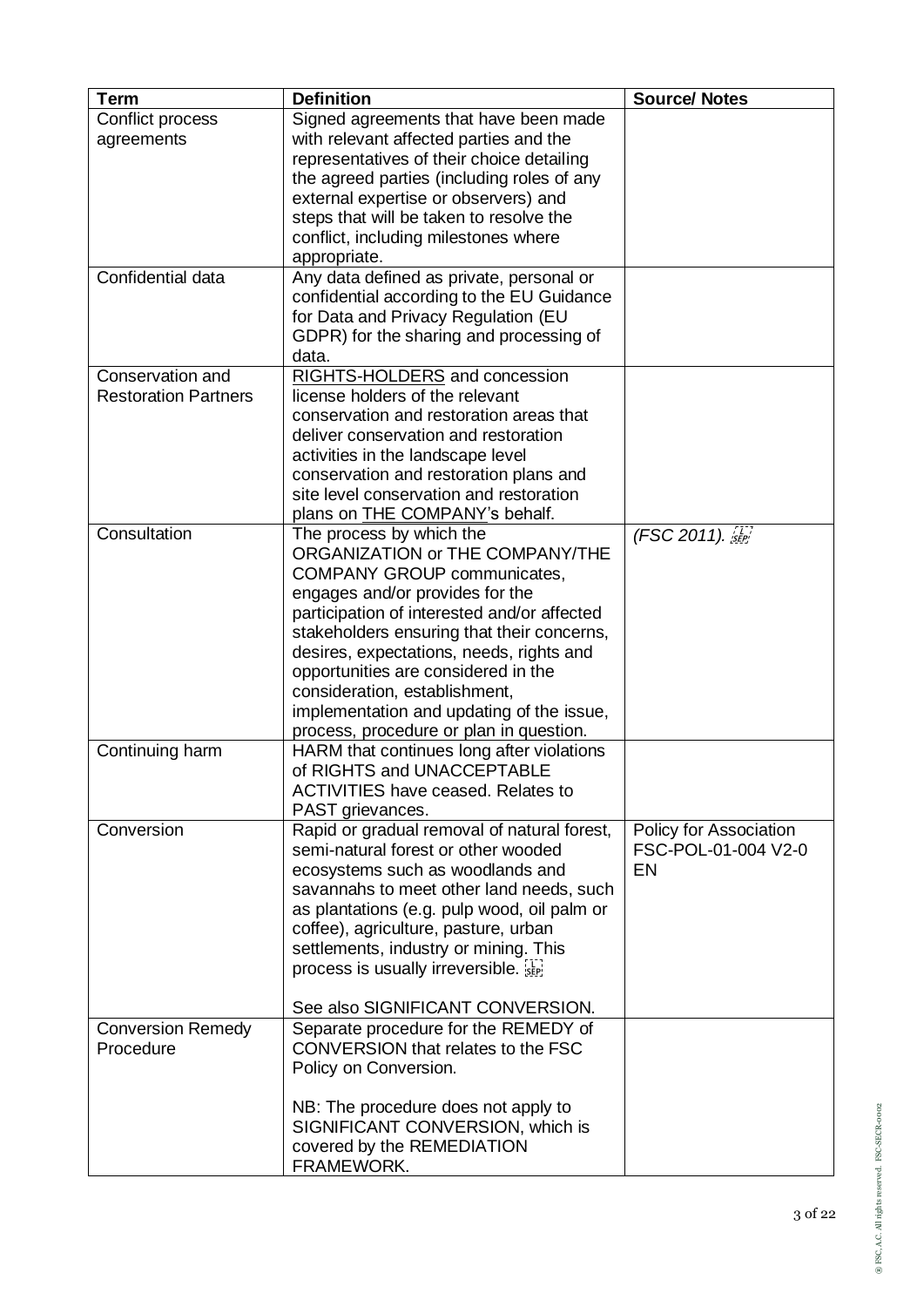| <b>Term</b>                  | <b>Definition</b>                            | <b>Source/ Notes</b>       |
|------------------------------|----------------------------------------------|----------------------------|
| Demonstrated                 | Clear and convincing evidence is available   | FSC-PRO-01-009             |
|                              | to support the assertion or claim. To be     |                            |
|                              | considered demonstrated the standard of      |                            |
|                              | "preponderance of evidence" needs to         |                            |
|                              | have been met.                               |                            |
|                              | This standard is based on a balance of       |                            |
|                              | probabilities and is the required threshold  |                            |
|                              | for action under the precautionary           |                            |
|                              | principle. To meet this standard, the        |                            |
|                              | evidence available would be more likely to   |                            |
|                              | be true than not.                            |                            |
| Destruction of High          | Significant damage of the attributes that    | Policy for Association     |
| <b>Conservation Values</b>   | constitute high conservation values in a     | FSC FSC-POL-01-004         |
|                              | way that they no longer exist or cannot be   | <b>V2-0 EN</b>             |
|                              | repaired.                                    |                            |
| Direct involvement           | Situations in which the associated           | FSC-POL-01-004, v2-0       |
|                              | organization or individual is firsthand      |                            |
|                              | responsible for the unacceptable activities. |                            |
| Directly involved            | See DIRECT INVOLVEMENT                       |                            |
| Disassociation               | To withdraw from association. The            |                            |
|                              | consequence of a found violation of the      |                            |
|                              | Policy for Association resulting in the      |                            |
|                              | termination of all existing and any future   |                            |
|                              | association with Forest Stewardship          |                            |
|                              | Council through membership, partnership,     |                            |
|                              | sponsorship, donation or certification       |                            |
| Duty-bearer                  | Duty-bearers are those actors who have a     | UNICEF, UN Coherence       |
|                              | particular obligation or responsibility to   | and You, Glossary of       |
|                              | respect, promote and realise human           | Terms, p5.                 |
|                              | rights and to abstain from human             |                            |
|                              | rights violations. The term is most          |                            |
|                              | commonly used to refer to State actors,      |                            |
|                              | but non-State actors can also be             |                            |
|                              | considered duty-bearers                      |                            |
| <b>Effective Date</b>        | The date in which the Agreement is           |                            |
|                              | enacted and enforceable                      |                            |
| Encroachment                 | The illegal occupation or use of portion of  | FAO Language               |
|                              | the land holdings of another.                | Resources Project, 2005;   |
|                              |                                              | IUFRO, Vienna, 2005        |
| <b>Ending Disassociation</b> | The FSC Board of Directors formal            |                            |
|                              | decision to lift the disassociation between  |                            |
|                              | FSC and another organization, group, or      |                            |
|                              | entity which becomes effective on the date   |                            |
|                              | in which the board decision is published.    |                            |
| Environmental due            | A framework to assess on going risks to      | Adapted from UNGP          |
| diligence                    | ENVIRONMENTAL VALUES, a                      | <b>Reporting Framework</b> |
|                              | management process in order to               | (2011)                     |
|                              | identify, prevent, mitigate and account for  |                            |
|                              | how [a company] addresses its adverse        |                            |
|                              | environmental impacts. It includes four key  |                            |
|                              | steps: assessing actual and potential        |                            |
|                              | human rights impacts; integrating and        |                            |
|                              | acting on the findings; tracking responses;  |                            |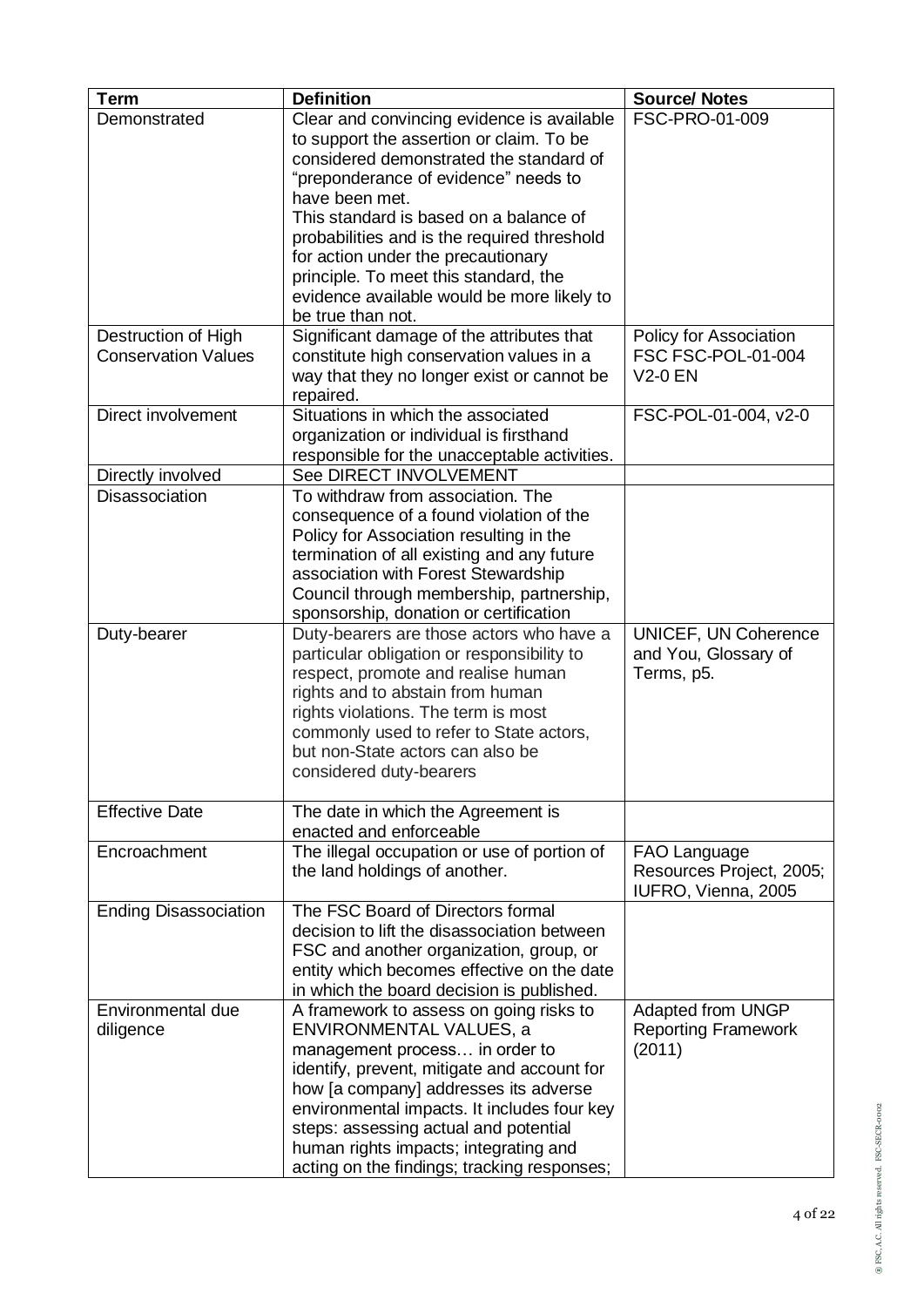| <b>Term</b>                                         | <b>Definition</b>                                                                                                                                                                                                                                                                                                                                                                                                                                              | <b>Source/ Notes</b>                                                                                                                                                                                                                                                                                                                                                                                                                              |
|-----------------------------------------------------|----------------------------------------------------------------------------------------------------------------------------------------------------------------------------------------------------------------------------------------------------------------------------------------------------------------------------------------------------------------------------------------------------------------------------------------------------------------|---------------------------------------------------------------------------------------------------------------------------------------------------------------------------------------------------------------------------------------------------------------------------------------------------------------------------------------------------------------------------------------------------------------------------------------------------|
|                                                     | and communicating about how impacts                                                                                                                                                                                                                                                                                                                                                                                                                            |                                                                                                                                                                                                                                                                                                                                                                                                                                                   |
|                                                     | are addressed.                                                                                                                                                                                                                                                                                                                                                                                                                                                 |                                                                                                                                                                                                                                                                                                                                                                                                                                                   |
| <b>Environmental Values</b>                         | The following set of elements of the<br>biophysical and human environment:<br>a. ecosystem functions (including carbon<br>sequestration and storage)<br>b. biological diversity<br>c. water resources<br>d. soils<br>e. atmosphere<br>f. landscape values (including cultural and<br>spiritual values).                                                                                                                                                        | Source: FSC-STD-01-<br>001 V5-2                                                                                                                                                                                                                                                                                                                                                                                                                   |
|                                                     | The actual worth attributed to these<br>elements depends on human and societal<br>perceptions.                                                                                                                                                                                                                                                                                                                                                                 |                                                                                                                                                                                                                                                                                                                                                                                                                                                   |
| Equivalence                                         | <b>See EQUIVALENT</b>                                                                                                                                                                                                                                                                                                                                                                                                                                          |                                                                                                                                                                                                                                                                                                                                                                                                                                                   |
| Equivalent                                          | The same specific type of ecosystem<br>service is restored or conserved as was<br>destroyed.                                                                                                                                                                                                                                                                                                                                                                   |                                                                                                                                                                                                                                                                                                                                                                                                                                                   |
| Fertilizers                                         | Mineral or organic substances, most<br>commonly N, P2O5 and K20, which are<br>applied to soil for the purpose of<br>enhancing plant growth.                                                                                                                                                                                                                                                                                                                    | FSC-STD-60-004 V1-0                                                                                                                                                                                                                                                                                                                                                                                                                               |
| <b>Forestry Operations</b>                          | Operations internally within an established<br>FMU including building infrastructure and<br>roads                                                                                                                                                                                                                                                                                                                                                              |                                                                                                                                                                                                                                                                                                                                                                                                                                                   |
| Free Prior and<br><b>Informed Consent</b><br>(FPIC) | A legal process whereby a person or<br>community can be said to have given<br>consent to an action prior to its<br>commencement, based upon a clear<br>appreciation and understanding of the<br>facts, implications and future<br>consequences of that action, and the<br>possession of all relevant facts at the time<br>when consent is given. Free, prior and<br>informed consent includes the right to<br>grant, modify, withhold or withdraw<br>approval. | Based on the Preliminary<br>working paper on the<br>principle of Free, Prior<br>and Informed Consent of<br>Indigenous Peoples ()<br>(E/CN.4/Sub.2/AC.4/200<br>4/4 8 July 2004) of the<br>22 <sup>nd</sup> Session of the<br><b>United Nations</b><br>Commission on<br>Human Rights, Sub-<br>commission on the<br>Promotion and<br><b>Protection of Human</b><br><b>Rights, Working Group</b><br>on Indigenous<br>Populations, 19-23 July<br>2004. |
| <b>FSC Board of Directors</b>                       | The standing members of the elected<br>board of Forest Stewardship Council A.C.,<br>an international membership organization<br>incorporated according to the laws of<br>Mexico.                                                                                                                                                                                                                                                                               |                                                                                                                                                                                                                                                                                                                                                                                                                                                   |
| FSC third-party verified                            | Verified by THE FSC THIRD-PARTY<br><b>VERFIER.</b>                                                                                                                                                                                                                                                                                                                                                                                                             |                                                                                                                                                                                                                                                                                                                                                                                                                                                   |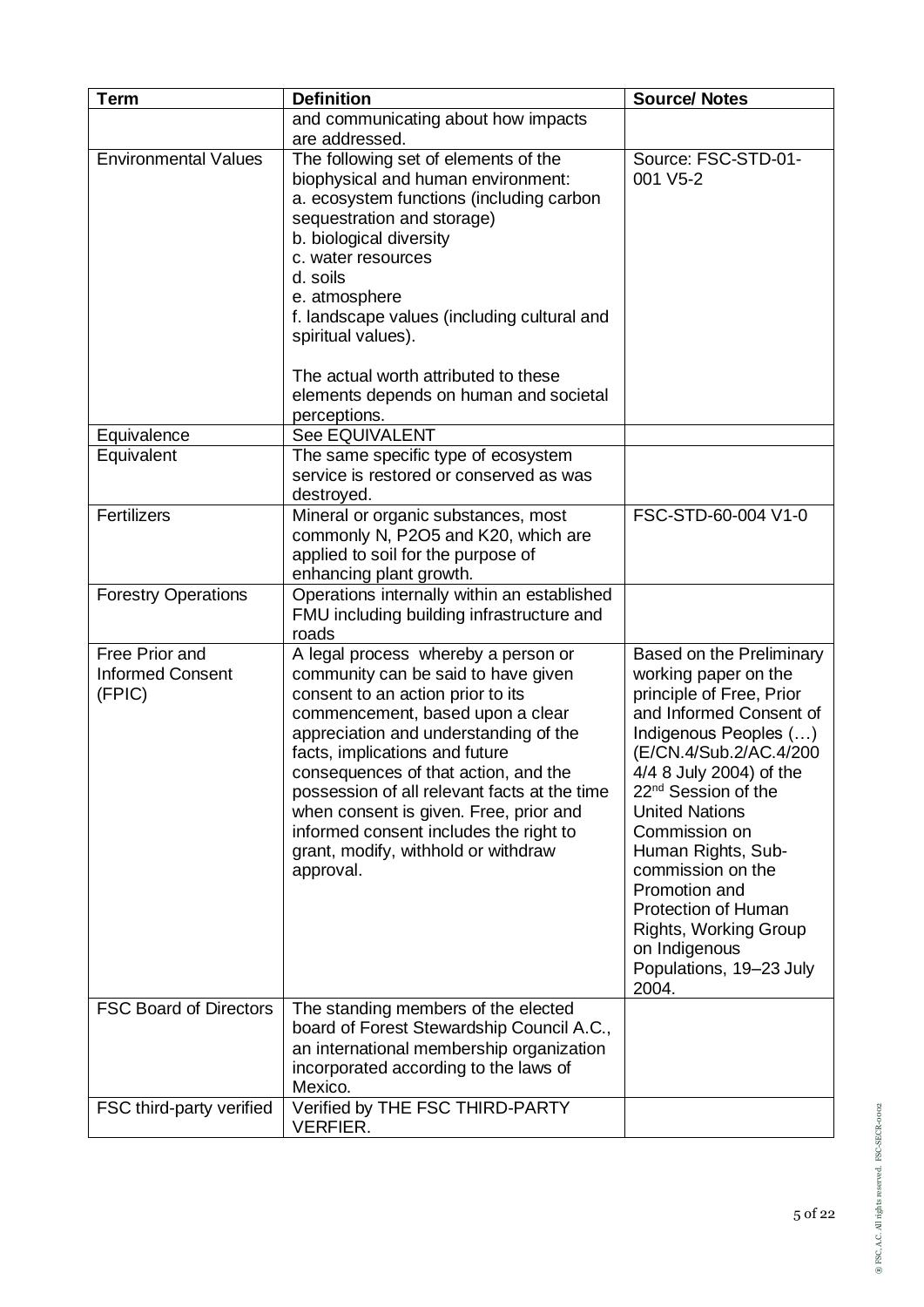| <b>Term</b>                 | <b>Definition</b>                                                                       | <b>Source/ Notes</b>                                      |
|-----------------------------|-----------------------------------------------------------------------------------------|-----------------------------------------------------------|
| FSC third party             | An independent trained auditor appointed                                                |                                                           |
| assessor                    | by the THE FSC THIRD-PARTY<br><b>VERIFIER</b>                                           |                                                           |
| FSC third party data        | An independent company or organization                                                  |                                                           |
| processor                   | agreed upon in writing by the Parties to                                                |                                                           |
|                             | receive and process CONFIDENTIAL                                                        |                                                           |
|                             | DATA for the benefit of FSC and the THE                                                 |                                                           |
|                             | FSC THIRD-PARTY VERIFIER.                                                               |                                                           |
| <b>FSC Trademark</b>        | A license agreement authorizing the use of                                              |                                                           |
| License Agreement           | the registered trademarks of Forest                                                     |                                                           |
|                             | Stewardship Council, A.C. issued by FSC                                                 |                                                           |
|                             | Global Development GmbH.                                                                |                                                           |
| Grievance                   | Grievance is understood to be a perceived<br>injustice evoking an individual's or a     | <b>Guiding Principles on</b><br><b>Business and Human</b> |
|                             | group's sense of entitlement, which may                                                 | <b>Rights. UN. 2011</b>                                   |
|                             | be based on law, contract, explicit or                                                  |                                                           |
|                             | implicit promises, customary practice, or                                               |                                                           |
|                             | general notions of fairness of aggrieved                                                |                                                           |
|                             | communities                                                                             |                                                           |
| Grievance mechanism         | Any routinized, State-based or non-State-                                               | Guiding Principles on                                     |
|                             | based, judicial or non-judicial process                                                 | <b>Business and Human</b>                                 |
|                             | through which grievances concerning                                                     | <b>Rights. UN. 2011</b>                                   |
|                             | business-related human rights abuse can                                                 |                                                           |
|                             | be raised and remedy can be sought.                                                     |                                                           |
|                             | Following the criteria outlined in the UNGP<br>(legitimate, accessible, predictability, |                                                           |
|                             | equitable, transparency, rights compatible,                                             |                                                           |
|                             | continuous learning, engagement and                                                     |                                                           |
|                             | dialogue.                                                                               |                                                           |
| <b>Genetically Modified</b> | Genetically modified organism (GMO): An                                                 | FSC-STD-01-001 V5-2                                       |
| Organism (GMO)              | organism in which the genetic material has                                              |                                                           |
|                             | been altered in a way that does not occur                                               |                                                           |
|                             | naturally by mating and/or natural                                                      |                                                           |
|                             | recombination. (Source: Based on FSC-                                                   |                                                           |
|                             | POL-30-602 FSC Interpretation on GMO                                                    |                                                           |
| Harm                        | (Genetically Modified Organisms)).<br>Injury, loss or detriment. In the context of      |                                                           |
|                             | the REMEDIATION FRAMEWORK injury                                                        |                                                           |
|                             | to, loss of or detriment to forests,                                                    |                                                           |
|                             | ENVIRONMENTAL VALUES, ecosystem                                                         |                                                           |
|                             | services or injury, loss or detriment to the                                            |                                                           |
|                             | RIGHTS of RIGHTS-HOLDERS.                                                               |                                                           |
|                             | NB: In this document the use of the term                                                |                                                           |
|                             | HARM is used to encompass more than                                                     |                                                           |
|                             | one type of HARM. Some commentators<br>and documents use the terms "harms" to           |                                                           |
|                             | mean more than one type of HARM.                                                        |                                                           |
|                             | Others stay with the term HARM.                                                         |                                                           |
|                             | <b>Stakeholder Consultation Point</b>                                                   |                                                           |
| <b>HCV</b> Area             | Zones and physical spaces, which                                                        | FSC-STD-01-001 V5-2                                       |
|                             | possess and/or are needed for the                                                       |                                                           |
|                             | existence and maintenance of identified                                                 |                                                           |
|                             | <b>High Conservation Values.</b>                                                        |                                                           |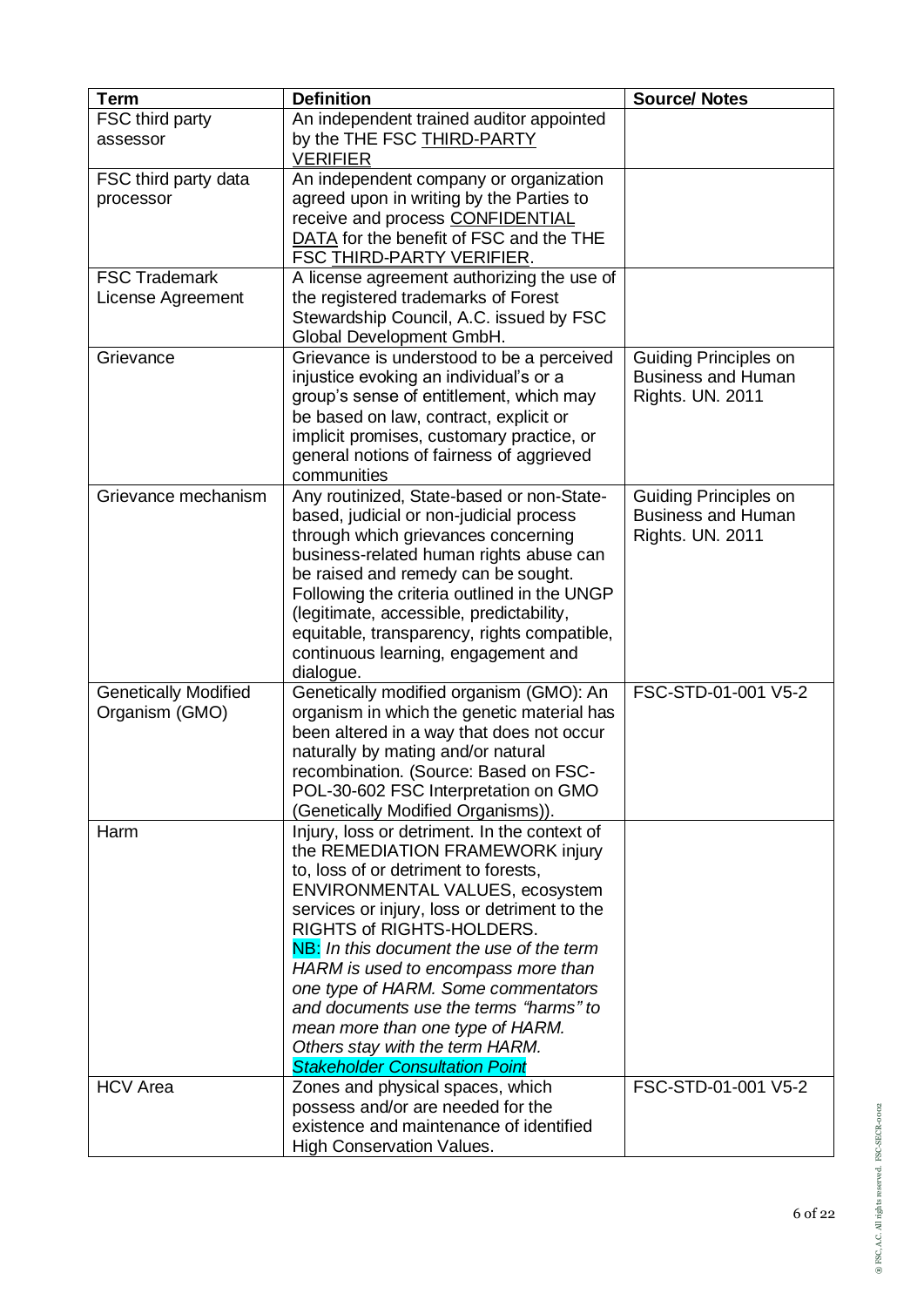| Any of the following values:<br>FSC Principles and<br><b>High Conservation</b><br>HCV1 - Species Diversity. Concentrations<br><b>Criteria for Forest</b><br>Value(s)<br>Stewardship FSC-STD-<br>(HCV(s))<br>of biological diversity including endemic<br>species, and rare, threatened or<br>01-001 V5-2 EN<br>endangered species, that are significant at<br>global, regional or national levels.<br>HCV 2 – Landscape-level ecosystems and<br>mosaics.<br>Intact forest landscapes and large<br>landscape-level ecosystems and<br>ecosystem mosaics that are significant at<br>global, regional or national levels, and that<br>contain viable populations of the great<br>majority of the naturally occurring species<br>in natural patterns of distribution and<br>abundance.<br>HCV 3 - Ecosystems and habitats.<br>Rare, threatened, or endangered<br>ecosystems, habitats or refugia.<br>HCV 4 - Critical ecosystem services.<br>Basic ecosystem services in critical<br>situations, including protection of water<br>catchments and control of erosion of<br>vulnerable soils and slopes.<br>HCV 5 - Community needs.<br>Sites and resources fundamental for<br>satisfying the necessities of local<br>communities or Indigenous Peoples (for<br>example for livelihoods, health, nutrition,<br>water), identified through engagement with<br>these communities or Indigenous Peoples.<br>HCV 6 - Cultural values.<br>Sites, resources, habitats and landscapes<br>of global or national cultural,<br>archaeological or historical significance,<br>and/or of critical cultural, ecological,<br>economic or religious/sacred importance<br>for the traditional cultures of local<br>communities or Indigenous Peoples,<br>identified through engagement with these<br>local communities or Indigenous Peoples.<br>Human Rights<br>Human rights are rights that every human<br>UN Office of the High<br>being has by virtue of his or her human<br>Commissioner for<br>dignity and are the sum of individual and<br>Human Rights. (2016).<br>collective rights laid down in State<br>constitutions and international law. Human<br>rights are manifold. | <b>Term</b> | <b>Definition</b>          | <b>Source/ Notes</b> |
|----------------------------------------------------------------------------------------------------------------------------------------------------------------------------------------------------------------------------------------------------------------------------------------------------------------------------------------------------------------------------------------------------------------------------------------------------------------------------------------------------------------------------------------------------------------------------------------------------------------------------------------------------------------------------------------------------------------------------------------------------------------------------------------------------------------------------------------------------------------------------------------------------------------------------------------------------------------------------------------------------------------------------------------------------------------------------------------------------------------------------------------------------------------------------------------------------------------------------------------------------------------------------------------------------------------------------------------------------------------------------------------------------------------------------------------------------------------------------------------------------------------------------------------------------------------------------------------------------------------------------------------------------------------------------------------------------------------------------------------------------------------------------------------------------------------------------------------------------------------------------------------------------------------------------------------------------------------------------------------------------------------------------------------------------------------------------------------------------------------------------------------------------------------|-------------|----------------------------|----------------------|
|                                                                                                                                                                                                                                                                                                                                                                                                                                                                                                                                                                                                                                                                                                                                                                                                                                                                                                                                                                                                                                                                                                                                                                                                                                                                                                                                                                                                                                                                                                                                                                                                                                                                                                                                                                                                                                                                                                                                                                                                                                                                                                                                                                |             |                            |                      |
|                                                                                                                                                                                                                                                                                                                                                                                                                                                                                                                                                                                                                                                                                                                                                                                                                                                                                                                                                                                                                                                                                                                                                                                                                                                                                                                                                                                                                                                                                                                                                                                                                                                                                                                                                                                                                                                                                                                                                                                                                                                                                                                                                                |             |                            |                      |
|                                                                                                                                                                                                                                                                                                                                                                                                                                                                                                                                                                                                                                                                                                                                                                                                                                                                                                                                                                                                                                                                                                                                                                                                                                                                                                                                                                                                                                                                                                                                                                                                                                                                                                                                                                                                                                                                                                                                                                                                                                                                                                                                                                |             |                            |                      |
|                                                                                                                                                                                                                                                                                                                                                                                                                                                                                                                                                                                                                                                                                                                                                                                                                                                                                                                                                                                                                                                                                                                                                                                                                                                                                                                                                                                                                                                                                                                                                                                                                                                                                                                                                                                                                                                                                                                                                                                                                                                                                                                                                                |             |                            |                      |
|                                                                                                                                                                                                                                                                                                                                                                                                                                                                                                                                                                                                                                                                                                                                                                                                                                                                                                                                                                                                                                                                                                                                                                                                                                                                                                                                                                                                                                                                                                                                                                                                                                                                                                                                                                                                                                                                                                                                                                                                                                                                                                                                                                |             |                            |                      |
|                                                                                                                                                                                                                                                                                                                                                                                                                                                                                                                                                                                                                                                                                                                                                                                                                                                                                                                                                                                                                                                                                                                                                                                                                                                                                                                                                                                                                                                                                                                                                                                                                                                                                                                                                                                                                                                                                                                                                                                                                                                                                                                                                                |             |                            |                      |
|                                                                                                                                                                                                                                                                                                                                                                                                                                                                                                                                                                                                                                                                                                                                                                                                                                                                                                                                                                                                                                                                                                                                                                                                                                                                                                                                                                                                                                                                                                                                                                                                                                                                                                                                                                                                                                                                                                                                                                                                                                                                                                                                                                |             |                            |                      |
|                                                                                                                                                                                                                                                                                                                                                                                                                                                                                                                                                                                                                                                                                                                                                                                                                                                                                                                                                                                                                                                                                                                                                                                                                                                                                                                                                                                                                                                                                                                                                                                                                                                                                                                                                                                                                                                                                                                                                                                                                                                                                                                                                                |             |                            |                      |
|                                                                                                                                                                                                                                                                                                                                                                                                                                                                                                                                                                                                                                                                                                                                                                                                                                                                                                                                                                                                                                                                                                                                                                                                                                                                                                                                                                                                                                                                                                                                                                                                                                                                                                                                                                                                                                                                                                                                                                                                                                                                                                                                                                |             |                            |                      |
|                                                                                                                                                                                                                                                                                                                                                                                                                                                                                                                                                                                                                                                                                                                                                                                                                                                                                                                                                                                                                                                                                                                                                                                                                                                                                                                                                                                                                                                                                                                                                                                                                                                                                                                                                                                                                                                                                                                                                                                                                                                                                                                                                                |             |                            |                      |
|                                                                                                                                                                                                                                                                                                                                                                                                                                                                                                                                                                                                                                                                                                                                                                                                                                                                                                                                                                                                                                                                                                                                                                                                                                                                                                                                                                                                                                                                                                                                                                                                                                                                                                                                                                                                                                                                                                                                                                                                                                                                                                                                                                |             |                            |                      |
|                                                                                                                                                                                                                                                                                                                                                                                                                                                                                                                                                                                                                                                                                                                                                                                                                                                                                                                                                                                                                                                                                                                                                                                                                                                                                                                                                                                                                                                                                                                                                                                                                                                                                                                                                                                                                                                                                                                                                                                                                                                                                                                                                                |             |                            |                      |
|                                                                                                                                                                                                                                                                                                                                                                                                                                                                                                                                                                                                                                                                                                                                                                                                                                                                                                                                                                                                                                                                                                                                                                                                                                                                                                                                                                                                                                                                                                                                                                                                                                                                                                                                                                                                                                                                                                                                                                                                                                                                                                                                                                |             |                            |                      |
|                                                                                                                                                                                                                                                                                                                                                                                                                                                                                                                                                                                                                                                                                                                                                                                                                                                                                                                                                                                                                                                                                                                                                                                                                                                                                                                                                                                                                                                                                                                                                                                                                                                                                                                                                                                                                                                                                                                                                                                                                                                                                                                                                                |             |                            |                      |
|                                                                                                                                                                                                                                                                                                                                                                                                                                                                                                                                                                                                                                                                                                                                                                                                                                                                                                                                                                                                                                                                                                                                                                                                                                                                                                                                                                                                                                                                                                                                                                                                                                                                                                                                                                                                                                                                                                                                                                                                                                                                                                                                                                |             |                            |                      |
|                                                                                                                                                                                                                                                                                                                                                                                                                                                                                                                                                                                                                                                                                                                                                                                                                                                                                                                                                                                                                                                                                                                                                                                                                                                                                                                                                                                                                                                                                                                                                                                                                                                                                                                                                                                                                                                                                                                                                                                                                                                                                                                                                                |             |                            |                      |
|                                                                                                                                                                                                                                                                                                                                                                                                                                                                                                                                                                                                                                                                                                                                                                                                                                                                                                                                                                                                                                                                                                                                                                                                                                                                                                                                                                                                                                                                                                                                                                                                                                                                                                                                                                                                                                                                                                                                                                                                                                                                                                                                                                |             |                            |                      |
|                                                                                                                                                                                                                                                                                                                                                                                                                                                                                                                                                                                                                                                                                                                                                                                                                                                                                                                                                                                                                                                                                                                                                                                                                                                                                                                                                                                                                                                                                                                                                                                                                                                                                                                                                                                                                                                                                                                                                                                                                                                                                                                                                                |             |                            |                      |
|                                                                                                                                                                                                                                                                                                                                                                                                                                                                                                                                                                                                                                                                                                                                                                                                                                                                                                                                                                                                                                                                                                                                                                                                                                                                                                                                                                                                                                                                                                                                                                                                                                                                                                                                                                                                                                                                                                                                                                                                                                                                                                                                                                |             |                            |                      |
|                                                                                                                                                                                                                                                                                                                                                                                                                                                                                                                                                                                                                                                                                                                                                                                                                                                                                                                                                                                                                                                                                                                                                                                                                                                                                                                                                                                                                                                                                                                                                                                                                                                                                                                                                                                                                                                                                                                                                                                                                                                                                                                                                                |             |                            |                      |
|                                                                                                                                                                                                                                                                                                                                                                                                                                                                                                                                                                                                                                                                                                                                                                                                                                                                                                                                                                                                                                                                                                                                                                                                                                                                                                                                                                                                                                                                                                                                                                                                                                                                                                                                                                                                                                                                                                                                                                                                                                                                                                                                                                |             |                            |                      |
|                                                                                                                                                                                                                                                                                                                                                                                                                                                                                                                                                                                                                                                                                                                                                                                                                                                                                                                                                                                                                                                                                                                                                                                                                                                                                                                                                                                                                                                                                                                                                                                                                                                                                                                                                                                                                                                                                                                                                                                                                                                                                                                                                                |             |                            |                      |
|                                                                                                                                                                                                                                                                                                                                                                                                                                                                                                                                                                                                                                                                                                                                                                                                                                                                                                                                                                                                                                                                                                                                                                                                                                                                                                                                                                                                                                                                                                                                                                                                                                                                                                                                                                                                                                                                                                                                                                                                                                                                                                                                                                |             |                            |                      |
|                                                                                                                                                                                                                                                                                                                                                                                                                                                                                                                                                                                                                                                                                                                                                                                                                                                                                                                                                                                                                                                                                                                                                                                                                                                                                                                                                                                                                                                                                                                                                                                                                                                                                                                                                                                                                                                                                                                                                                                                                                                                                                                                                                |             |                            |                      |
|                                                                                                                                                                                                                                                                                                                                                                                                                                                                                                                                                                                                                                                                                                                                                                                                                                                                                                                                                                                                                                                                                                                                                                                                                                                                                                                                                                                                                                                                                                                                                                                                                                                                                                                                                                                                                                                                                                                                                                                                                                                                                                                                                                |             |                            |                      |
|                                                                                                                                                                                                                                                                                                                                                                                                                                                                                                                                                                                                                                                                                                                                                                                                                                                                                                                                                                                                                                                                                                                                                                                                                                                                                                                                                                                                                                                                                                                                                                                                                                                                                                                                                                                                                                                                                                                                                                                                                                                                                                                                                                |             |                            |                      |
|                                                                                                                                                                                                                                                                                                                                                                                                                                                                                                                                                                                                                                                                                                                                                                                                                                                                                                                                                                                                                                                                                                                                                                                                                                                                                                                                                                                                                                                                                                                                                                                                                                                                                                                                                                                                                                                                                                                                                                                                                                                                                                                                                                |             |                            |                      |
|                                                                                                                                                                                                                                                                                                                                                                                                                                                                                                                                                                                                                                                                                                                                                                                                                                                                                                                                                                                                                                                                                                                                                                                                                                                                                                                                                                                                                                                                                                                                                                                                                                                                                                                                                                                                                                                                                                                                                                                                                                                                                                                                                                |             |                            |                      |
|                                                                                                                                                                                                                                                                                                                                                                                                                                                                                                                                                                                                                                                                                                                                                                                                                                                                                                                                                                                                                                                                                                                                                                                                                                                                                                                                                                                                                                                                                                                                                                                                                                                                                                                                                                                                                                                                                                                                                                                                                                                                                                                                                                |             |                            |                      |
|                                                                                                                                                                                                                                                                                                                                                                                                                                                                                                                                                                                                                                                                                                                                                                                                                                                                                                                                                                                                                                                                                                                                                                                                                                                                                                                                                                                                                                                                                                                                                                                                                                                                                                                                                                                                                                                                                                                                                                                                                                                                                                                                                                |             |                            |                      |
|                                                                                                                                                                                                                                                                                                                                                                                                                                                                                                                                                                                                                                                                                                                                                                                                                                                                                                                                                                                                                                                                                                                                                                                                                                                                                                                                                                                                                                                                                                                                                                                                                                                                                                                                                                                                                                                                                                                                                                                                                                                                                                                                                                |             |                            |                      |
|                                                                                                                                                                                                                                                                                                                                                                                                                                                                                                                                                                                                                                                                                                                                                                                                                                                                                                                                                                                                                                                                                                                                                                                                                                                                                                                                                                                                                                                                                                                                                                                                                                                                                                                                                                                                                                                                                                                                                                                                                                                                                                                                                                |             |                            |                      |
|                                                                                                                                                                                                                                                                                                                                                                                                                                                                                                                                                                                                                                                                                                                                                                                                                                                                                                                                                                                                                                                                                                                                                                                                                                                                                                                                                                                                                                                                                                                                                                                                                                                                                                                                                                                                                                                                                                                                                                                                                                                                                                                                                                |             |                            |                      |
|                                                                                                                                                                                                                                                                                                                                                                                                                                                                                                                                                                                                                                                                                                                                                                                                                                                                                                                                                                                                                                                                                                                                                                                                                                                                                                                                                                                                                                                                                                                                                                                                                                                                                                                                                                                                                                                                                                                                                                                                                                                                                                                                                                |             |                            |                      |
|                                                                                                                                                                                                                                                                                                                                                                                                                                                                                                                                                                                                                                                                                                                                                                                                                                                                                                                                                                                                                                                                                                                                                                                                                                                                                                                                                                                                                                                                                                                                                                                                                                                                                                                                                                                                                                                                                                                                                                                                                                                                                                                                                                |             |                            |                      |
|                                                                                                                                                                                                                                                                                                                                                                                                                                                                                                                                                                                                                                                                                                                                                                                                                                                                                                                                                                                                                                                                                                                                                                                                                                                                                                                                                                                                                                                                                                                                                                                                                                                                                                                                                                                                                                                                                                                                                                                                                                                                                                                                                                |             |                            |                      |
|                                                                                                                                                                                                                                                                                                                                                                                                                                                                                                                                                                                                                                                                                                                                                                                                                                                                                                                                                                                                                                                                                                                                                                                                                                                                                                                                                                                                                                                                                                                                                                                                                                                                                                                                                                                                                                                                                                                                                                                                                                                                                                                                                                |             |                            |                      |
|                                                                                                                                                                                                                                                                                                                                                                                                                                                                                                                                                                                                                                                                                                                                                                                                                                                                                                                                                                                                                                                                                                                                                                                                                                                                                                                                                                                                                                                                                                                                                                                                                                                                                                                                                                                                                                                                                                                                                                                                                                                                                                                                                                |             |                            |                      |
|                                                                                                                                                                                                                                                                                                                                                                                                                                                                                                                                                                                                                                                                                                                                                                                                                                                                                                                                                                                                                                                                                                                                                                                                                                                                                                                                                                                                                                                                                                                                                                                                                                                                                                                                                                                                                                                                                                                                                                                                                                                                                                                                                                |             |                            |                      |
|                                                                                                                                                                                                                                                                                                                                                                                                                                                                                                                                                                                                                                                                                                                                                                                                                                                                                                                                                                                                                                                                                                                                                                                                                                                                                                                                                                                                                                                                                                                                                                                                                                                                                                                                                                                                                                                                                                                                                                                                                                                                                                                                                                |             |                            |                      |
|                                                                                                                                                                                                                                                                                                                                                                                                                                                                                                                                                                                                                                                                                                                                                                                                                                                                                                                                                                                                                                                                                                                                                                                                                                                                                                                                                                                                                                                                                                                                                                                                                                                                                                                                                                                                                                                                                                                                                                                                                                                                                                                                                                |             |                            |                      |
|                                                                                                                                                                                                                                                                                                                                                                                                                                                                                                                                                                                                                                                                                                                                                                                                                                                                                                                                                                                                                                                                                                                                                                                                                                                                                                                                                                                                                                                                                                                                                                                                                                                                                                                                                                                                                                                                                                                                                                                                                                                                                                                                                                |             |                            |                      |
|                                                                                                                                                                                                                                                                                                                                                                                                                                                                                                                                                                                                                                                                                                                                                                                                                                                                                                                                                                                                                                                                                                                                                                                                                                                                                                                                                                                                                                                                                                                                                                                                                                                                                                                                                                                                                                                                                                                                                                                                                                                                                                                                                                |             |                            |                      |
|                                                                                                                                                                                                                                                                                                                                                                                                                                                                                                                                                                                                                                                                                                                                                                                                                                                                                                                                                                                                                                                                                                                                                                                                                                                                                                                                                                                                                                                                                                                                                                                                                                                                                                                                                                                                                                                                                                                                                                                                                                                                                                                                                                |             |                            |                      |
|                                                                                                                                                                                                                                                                                                                                                                                                                                                                                                                                                                                                                                                                                                                                                                                                                                                                                                                                                                                                                                                                                                                                                                                                                                                                                                                                                                                                                                                                                                                                                                                                                                                                                                                                                                                                                                                                                                                                                                                                                                                                                                                                                                |             |                            |                      |
|                                                                                                                                                                                                                                                                                                                                                                                                                                                                                                                                                                                                                                                                                                                                                                                                                                                                                                                                                                                                                                                                                                                                                                                                                                                                                                                                                                                                                                                                                                                                                                                                                                                                                                                                                                                                                                                                                                                                                                                                                                                                                                                                                                |             |                            |                      |
|                                                                                                                                                                                                                                                                                                                                                                                                                                                                                                                                                                                                                                                                                                                                                                                                                                                                                                                                                                                                                                                                                                                                                                                                                                                                                                                                                                                                                                                                                                                                                                                                                                                                                                                                                                                                                                                                                                                                                                                                                                                                                                                                                                |             | See also RESPECT FOR HUMAN |                      |
| <b>RIGHTS</b>                                                                                                                                                                                                                                                                                                                                                                                                                                                                                                                                                                                                                                                                                                                                                                                                                                                                                                                                                                                                                                                                                                                                                                                                                                                                                                                                                                                                                                                                                                                                                                                                                                                                                                                                                                                                                                                                                                                                                                                                                                                                                                                                                  |             |                            |                      |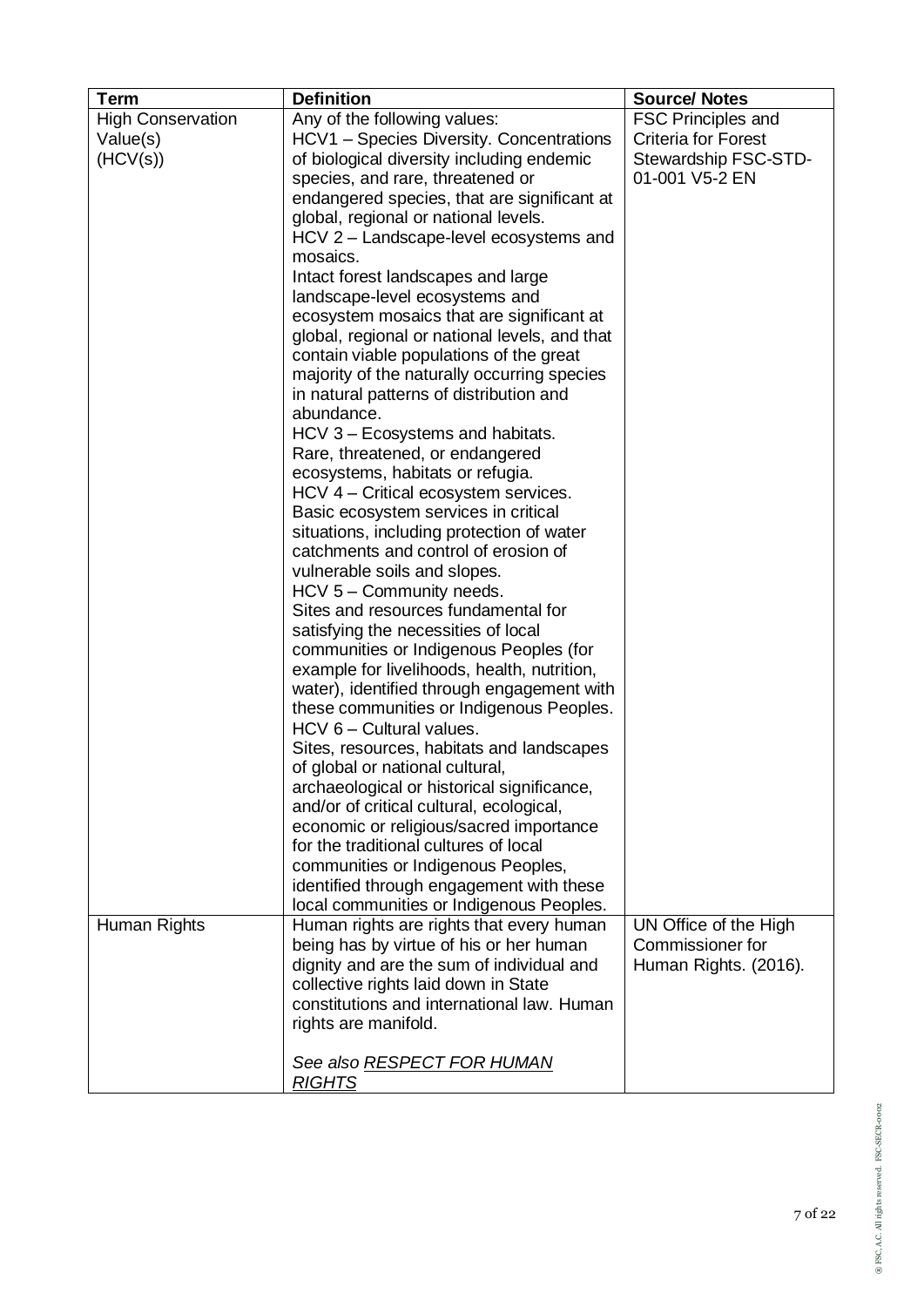| <b>Term</b><br>Human rights due<br>diligence framework<br>(HRDD Framework) | <b>Definition</b><br>A framework to assess on going risks to<br><b>HUMAN RIGHTS, a management</b><br>process in order to identify, prevent,<br>mitigate and account for how [a company]<br>addresses its adverse human rights<br>impacts. It includes four key steps:<br>assessing actual and potential human<br>rights impacts; integrating and acting on<br>the findings; tracking responses; and<br>communicating about how impacts are<br>addressed.                                                                                                              | <b>Source/ Notes</b><br><b>UNGP Reporting</b><br>Framework (2011) |
|----------------------------------------------------------------------------|-----------------------------------------------------------------------------------------------------------------------------------------------------------------------------------------------------------------------------------------------------------------------------------------------------------------------------------------------------------------------------------------------------------------------------------------------------------------------------------------------------------------------------------------------------------------------|-------------------------------------------------------------------|
| Human Rights Impact<br>Assessment (HRIA)                                   | A process for systematically identifying,<br>predicting and responding to the potential<br>human rights impacts of a business<br>operation, capital project, government<br>policy, or trade agreement. It is designed<br>to complement a company or<br>government's other impact assessment<br>and due diligence processes and to be<br>framed by appropriate international human<br>rights principles and conventions.                                                                                                                                               |                                                                   |
| <b>Illegal logging</b>                                                     | Harvesting of timber in violation of any<br>laws applicable in that location or<br>jurisdiction including, but not limited to,<br>laws related to the acquisition of<br>harvesting rights from the rightful owner,<br>the harvesting methods used and the<br>payment of all relevant fees and royalties.                                                                                                                                                                                                                                                              | From FSC Policy for<br>Association                                |
| Impact areas                                                               | Areas impacted by UNACCEPTABLE<br>ACTIVITIES or that have suffered other<br>harm.                                                                                                                                                                                                                                                                                                                                                                                                                                                                                     |                                                                   |
| Independent                                                                | Not subject to <b>THE COMPANY's or its</b><br>group of companies' authority, influence or<br>control. Free from conflict of interest in<br>relation to the task at hand.                                                                                                                                                                                                                                                                                                                                                                                              |                                                                   |
| Independent advisor                                                        | A person or organization without<br><b>CONFLICT OF INTEREST</b> chosen by<br>RIGHTS-HOLDERS who can provide<br>organizing support, expert legal, financial<br>and technical advice.                                                                                                                                                                                                                                                                                                                                                                                   |                                                                   |
| Independent expert                                                         | An expert not subject to <b>THE COMPANY's</b><br>or its group of companies' authority,<br>influence or control. Free from conflict of<br>interest in relation to the task at hand.<br>Experts are appointed by the<br><b>REMEDIATION GOVERNANCE BODY</b><br>$(RGB)$ – or as a minimum their<br>appointment is overseen by the RHB - to<br>undertake specific tasks to meet specific<br>terms of reference set by the RGB. The<br>expert reports to the RGB. An example of<br>this role is the assessment of<br>environmental and social HARM that<br>requires REMEDY. |                                                                   |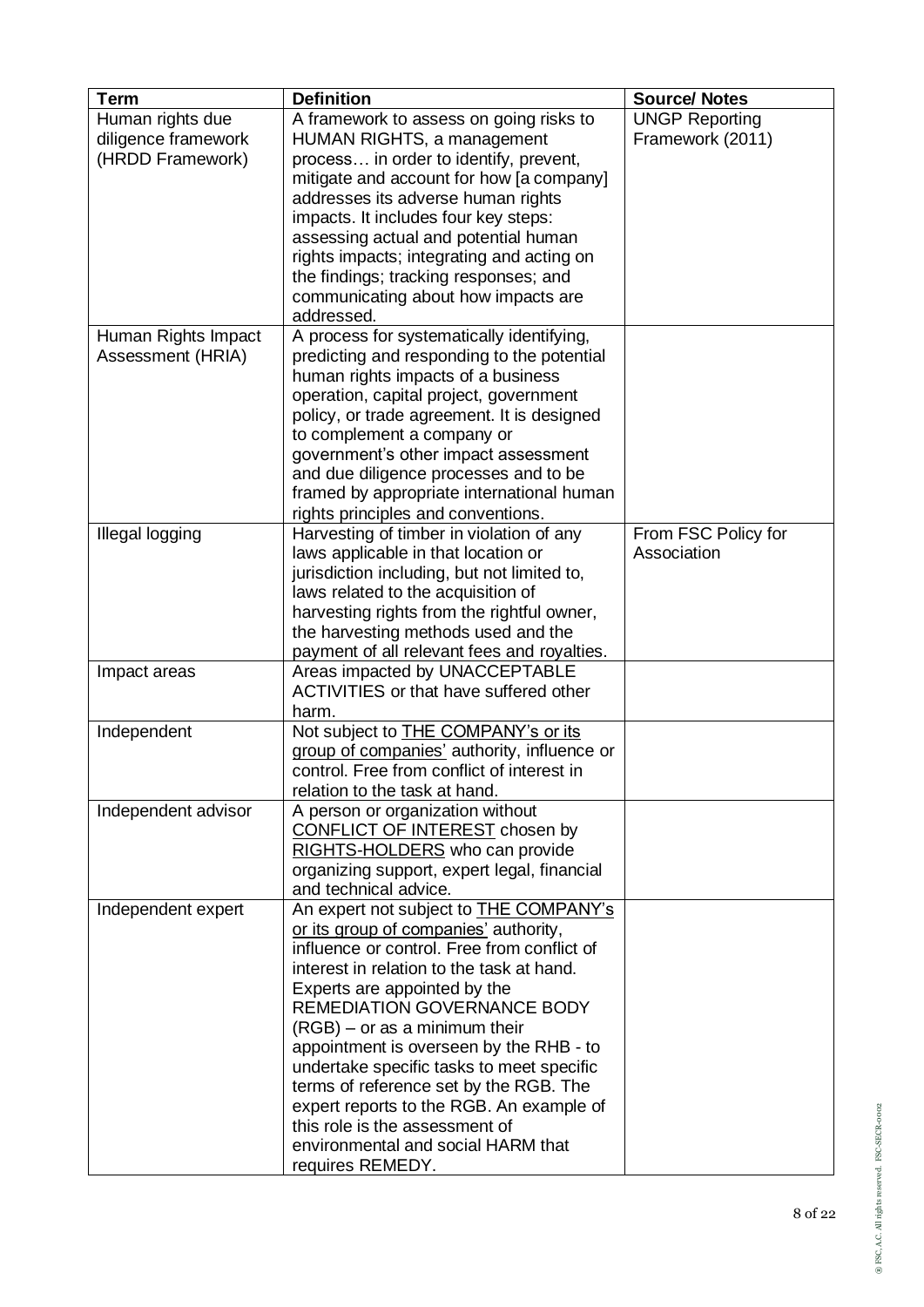| <b>Term</b>             | <b>Definition</b>                                                           | <b>Source/ Notes</b>                                |
|-------------------------|-----------------------------------------------------------------------------|-----------------------------------------------------|
| Independent             | <b>Stakeholder Consultation Point</b>                                       |                                                     |
| monitoring              | A process agreed with RIGHTS-                                               |                                                     |
|                         | HOLDERS, where 2?? observes directly                                        |                                                     |
|                         | different steps of grievance, CONFLICT                                      |                                                     |
|                         | resolution or REMEDY processes                                              |                                                     |
|                         | including implementation of REMEDY                                          |                                                     |
|                         | PROCESS AGREEMENTS and                                                      |                                                     |
|                         | agreements for REMEDY OF HARM, as                                           |                                                     |
|                         | well as exit surveys after process steps                                    |                                                     |
|                         | have been taken, and considers                                              |                                                     |
|                         | INDEPENDENT OBSERVERS' and                                                  |                                                     |
|                         | <b>INDEPENDENT THIRD PARTY reports.</b>                                     |                                                     |
| Independent observer    | A person or organization agreed with                                        | FSC-PRO-01-017                                      |
|                         | RIGHTS-HOLDERS who observes and/or                                          |                                                     |
|                         | monitors THE COMPANY's conflict<br>resolution process; and/or the person or |                                                     |
|                         | organization who accompanies the                                            |                                                     |
|                         | assessment or audit team but does not                                       |                                                     |
|                         | assess or audit. Observers are recognized                                   |                                                     |
|                         | as interested parties but shall respect the                                 |                                                     |
|                         | code of conduct in FSC-PRO-01-017.                                          |                                                     |
| Independent third party | A consultancy or individual that is                                         | Term used in FSC-PRO-                               |
|                         | <b>INDEPENDENT</b> from both THE                                            | 01-009 V4-0 EN however                              |
|                         | <b>COMPANY GROUP and</b>                                                    | not defined                                         |
|                         | STAKEHOLDERS involved or with                                               |                                                     |
|                         | interests in the PfA violations by THE                                      |                                                     |
|                         | <b>COMPANY GROUP AND ITS</b>                                                |                                                     |
|                         | SUPPLIERS.                                                                  |                                                     |
| Indicative              | Being or relating to a sign that something                                  | Cambridge Dictionary,                               |
|                         | exists, is true, or is likely to happen                                     | unabridged, 2019.                                   |
| Indigenous Peoples      | People and groups of people that can be                                     | Source: Adapted from                                |
|                         | identified or characterized as follows:                                     | <b>United Nations</b>                               |
|                         | • The key characteristic or criterion is self-                              | Permanent Forum on                                  |
|                         | identification as Indigenous Peoples at the                                 | Indigenous Issues,                                  |
|                         | individual level                                                            | Factsheet 'Who are                                  |
|                         | and acceptance by the community as their                                    | Indigenous Peoples'                                 |
|                         | member                                                                      | October 2007; United                                |
|                         | • Historical continuity with pre-colonial<br>and/or pre-settler societies   | <b>Nations Development</b><br>Group, 'Guidelines on |
|                         | • Strong link to territories and surrounding                                | Indigenous Peoples'                                 |
|                         | natural resources                                                           | <b>Issues' United Nations</b>                       |
|                         | • Distinct social, economic or political                                    | 2009, United                                        |
|                         | systems                                                                     | Nations Declaration on                              |
|                         | • Distinct language, culture and beliefs                                    | the Rights of Indigenous                            |
|                         | • Form non-dominant groups of society                                       | Peoples, 13 September                               |
|                         | • Resolve to maintain and reproduce their                                   | 2007.                                               |
|                         | ancestral environments and systems as                                       |                                                     |
|                         | distinctive peoples                                                         |                                                     |
|                         | and communities.                                                            |                                                     |
| Indirect involvement    | Situations in which the associated                                          | FSC-POL-01-004, v2-0                                |
|                         | organization or individual, with a                                          |                                                     |
|                         | minimum ownership or voting power of                                        |                                                     |
|                         | 51%, is involved as a parent or sister                                      |                                                     |
|                         | company, subsidiary, shareholder or                                         |                                                     |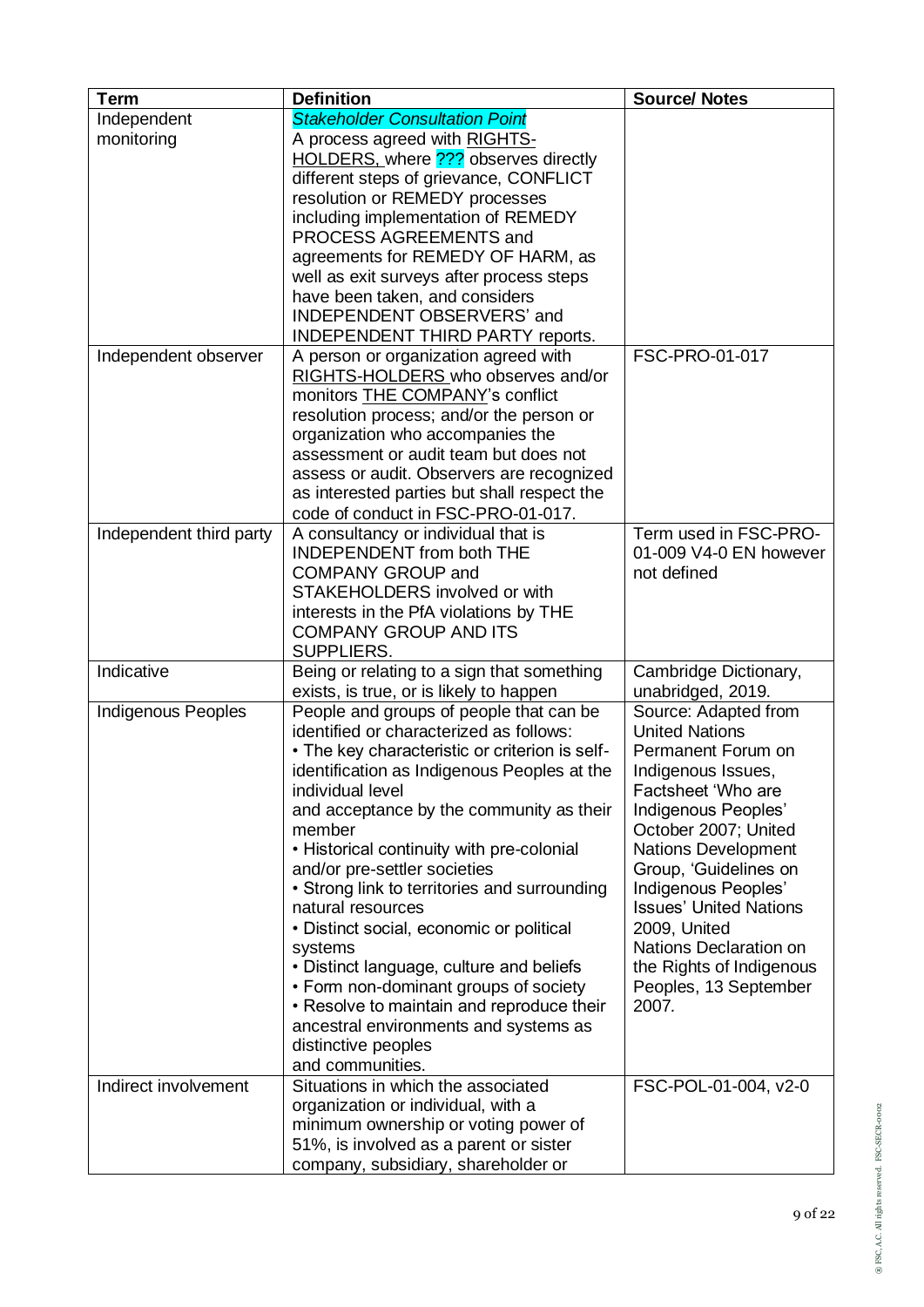| <b>Term</b>                    | <b>Definition</b>                                                                                                                                                                                                                                                                                                                                                                                                                                                                                                                                                                                                                                                                                                                    | <b>Source/ Notes</b>                                              |
|--------------------------------|--------------------------------------------------------------------------------------------------------------------------------------------------------------------------------------------------------------------------------------------------------------------------------------------------------------------------------------------------------------------------------------------------------------------------------------------------------------------------------------------------------------------------------------------------------------------------------------------------------------------------------------------------------------------------------------------------------------------------------------|-------------------------------------------------------------------|
|                                | Board of Directors to an organization<br>directly involved in UNACCEPTABLE<br><b>ACTIVITIES. Indirect involvement also</b><br>includes activities performed by                                                                                                                                                                                                                                                                                                                                                                                                                                                                                                                                                                       |                                                                   |
|                                | subcontractors when acting on behalf of<br>the associated organization or individual.                                                                                                                                                                                                                                                                                                                                                                                                                                                                                                                                                                                                                                                |                                                                   |
| Indirectly involved            | See INDIRECT INVOLVEMENT                                                                                                                                                                                                                                                                                                                                                                                                                                                                                                                                                                                                                                                                                                             |                                                                   |
| International best<br>practice | Professional procedures that are accepted<br>or prescribed as being correct or most<br>effective internationally                                                                                                                                                                                                                                                                                                                                                                                                                                                                                                                                                                                                                     |                                                                   |
| Land cover                     | The vegetation (natural or planted) or<br>man-made constructions (buildings, etc.)<br>which occur on the earth surface. Water,<br>ice, bare rock, sand and similar surfaces<br>also count as land cover.                                                                                                                                                                                                                                                                                                                                                                                                                                                                                                                             |                                                                   |
| <b>Land Use</b>                | A series of operations on land, carried out<br>by humans, with the intention to obtain<br>products and/or benefits through using<br>land resources.                                                                                                                                                                                                                                                                                                                                                                                                                                                                                                                                                                                  |                                                                   |
| Longevity                      | For a minimum of 25 years and ideally in<br>perpetuity.                                                                                                                                                                                                                                                                                                                                                                                                                                                                                                                                                                                                                                                                              | Draft Policy on<br><b>Conversion FSC-POL-</b><br>01-007 V1-0 D3-0 |
| Management Unit                | A spatial area or areas submitted for FSC<br>certification with clearly defined<br>boundaries managed to a set of explicit<br>long-term management objectives that are<br>expressed in a management plan. This<br>area or areas include(s):<br>All facilities and area(s) within or adjacent<br>to this spatial area or areas under legal<br>title or management control of, or operated<br>by or on behalf of The Organization, for<br>the purpose of contributing to the<br>management objectives; and<br>All facilities and area(s) outside, and not<br>adjacent to this spatial area or areas and<br>operated by or on behalf of The<br>Organization, solely for the purpose of<br>contributing to the management<br>objectives. | Glossary of Terms, FSC-<br>STD-01-002<br>FSC-STD-01-001 V5-2      |
| Major infrastructure           | Includes canals, roads and industrial<br>buildings. It does not include minor<br>construction such as, for example: huts,<br>observation towers or temporary<br>nurseries.                                                                                                                                                                                                                                                                                                                                                                                                                                                                                                                                                           |                                                                   |
| <b>Material Breach</b>         | A substantial breach of the agreement<br>excusing the nonbreaching party from<br>further performance of the agreement<br>resulting in termination.                                                                                                                                                                                                                                                                                                                                                                                                                                                                                                                                                                                   |                                                                   |
| <b>Mediation process</b>       | Mediation is an informal and flexible<br>dispute resolution process. The mediator's<br>role is to guide the parties toward their<br>own resolution. Through joint sessions and                                                                                                                                                                                                                                                                                                                                                                                                                                                                                                                                                       |                                                                   |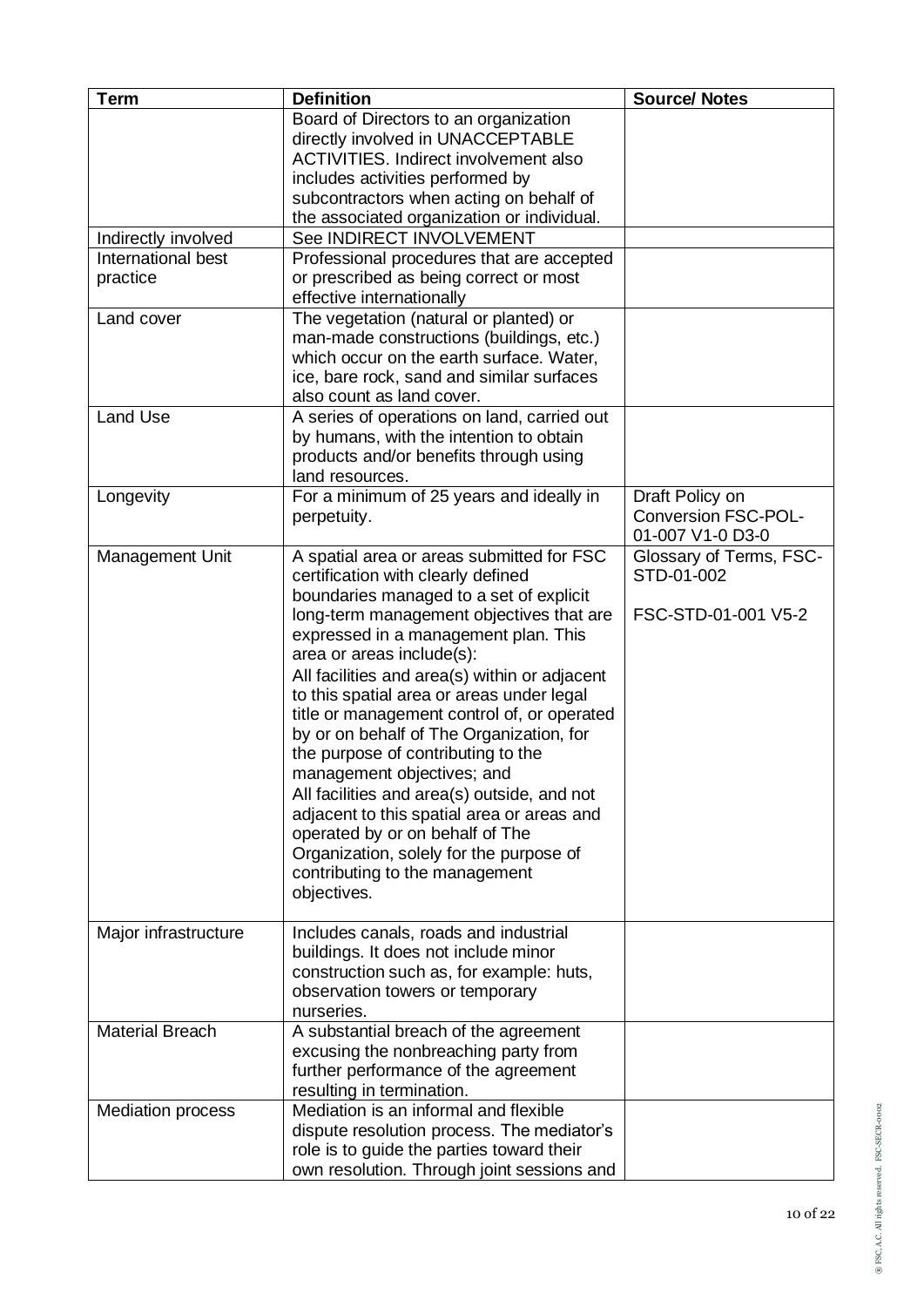| <b>Term</b>            | <b>Definition</b>                                                                          | <b>Source/ Notes</b>         |
|------------------------|--------------------------------------------------------------------------------------------|------------------------------|
|                        | separate caucuses with parties, the                                                        |                              |
|                        | mediator helps both sides define the                                                       |                              |
|                        | issues clearly, understand each other's                                                    |                              |
|                        | position and move closer to resolution.                                                    |                              |
| <b>Natural Forest</b>  | A forest area with many of the principal                                                   | <b>FSC Glossary of Terms</b> |
|                        | characteristics and key elements of native                                                 | FSC-STD-01-002 (Oct          |
|                        | ecosystems, such as complexity, structure                                                  | 2017), shortened version     |
|                        | and biological diversity, including soil                                                   | from                         |
|                        | characteristics, flora and fauna, in which                                                 | <b>FSC Principles and</b>    |
|                        | all or almost all the trees are native                                                     | <b>Criteria for Forest</b>   |
|                        | species, not classified as plantations.                                                    | Stewardship FSC-STD-         |
|                        | 'Natural forest' includes the following                                                    | 01-001 V5-2 EN               |
|                        | categories:                                                                                |                              |
|                        | Forest affected by harvesting or other                                                     |                              |
|                        | disturbances, in which trees are being or<br>have been regenerated by a combination        |                              |
|                        | of natural and artificial regeneration with                                                |                              |
|                        | species typical of natural forests in that                                                 |                              |
|                        | site, and where many of the above-ground                                                   |                              |
|                        | and below-ground characteristics of the                                                    |                              |
|                        | natural forest are still present. In boreal                                                |                              |
|                        | and north temperate forests which are                                                      |                              |
|                        | naturally composed of only one or few tree                                                 |                              |
|                        | species, a combination of natural and                                                      |                              |
|                        | artificial regeneration to regenerate forest                                               |                              |
|                        | of the same native species, with most of                                                   |                              |
|                        | the principal characteristics and key                                                      |                              |
|                        | elements of native ecosystems of that site,                                                |                              |
|                        | is not by itself considered as conversion to                                               |                              |
|                        | plantations.                                                                               |                              |
|                        | Natural forests which are maintained by                                                    |                              |
|                        | traditional silvicultural practices including<br>natural or assisted natural regeneration. |                              |
|                        | Well-developed secondary or colonizing                                                     |                              |
|                        | forest of native species which has                                                         |                              |
|                        | regenerated in non-forest areas.                                                           |                              |
|                        | The definition of 'natural forest' may                                                     |                              |
|                        | include areas described as wooded                                                          |                              |
|                        | ecosystems, woodland and savanna.                                                          |                              |
|                        | Natural forest does not include land that is                                               |                              |
|                        | not dominated by trees, was previously not                                                 |                              |
|                        | forest, and that does not yet contain many                                                 |                              |
|                        | of the characteristics and elements of                                                     |                              |
|                        | native ecosystems. Young regeneration                                                      |                              |
|                        | may be considered as natural forest after                                                  |                              |
| <b>Natural Hazards</b> | some years of ecological progression.                                                      | <b>International Generic</b> |
|                        | disturbances that can present risks to<br>social and environmental values* in the          | Indicators, FSC-STD-60-      |
|                        | Management Unit* but that may also                                                         | 004 V2-0 EN                  |
|                        | comprise important ecosystem functions;                                                    |                              |
|                        | examples include drought, flood, fire,                                                     |                              |
|                        | landslide, storm, avalanche, etc.                                                          |                              |
|                        |                                                                                            |                              |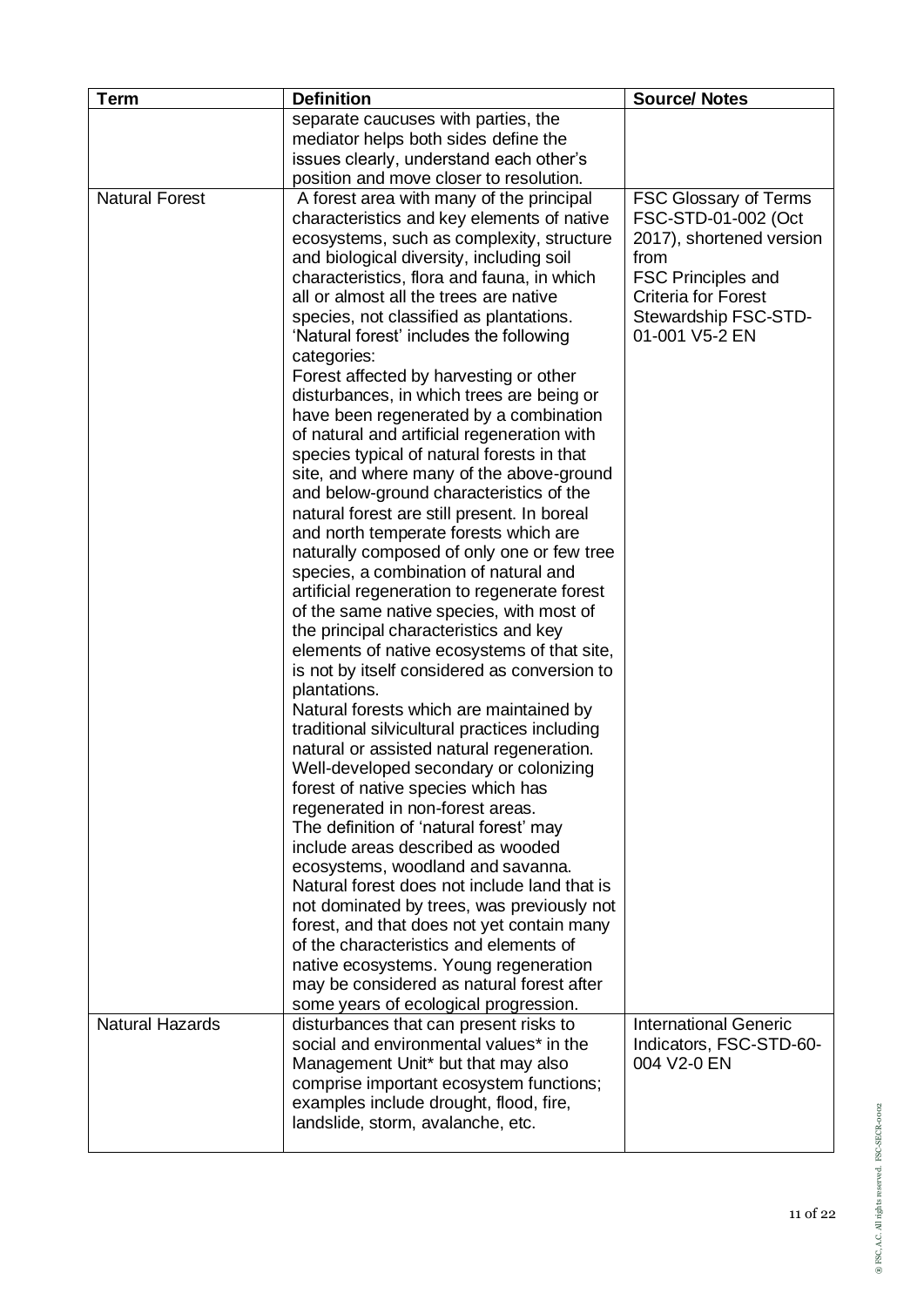| <b>Term</b>                                  | <b>Definition</b>                                                                                                                                                                                                                                                                                                                                                                                                                                                                                                       | <b>Source/ Notes</b>                                                                       |
|----------------------------------------------|-------------------------------------------------------------------------------------------------------------------------------------------------------------------------------------------------------------------------------------------------------------------------------------------------------------------------------------------------------------------------------------------------------------------------------------------------------------------------------------------------------------------------|--------------------------------------------------------------------------------------------|
| <b>New UNACCEPTABLE</b><br><b>ACTIVITIES</b> | A violation of the FSC Policy for<br>Association committed on or after the<br>signing of the ORGANIZATION-SPECIFIC<br>ROADMAP. Violations are not defined as<br>new, when: The violations occurred before<br>signing the Roadmap, these become part<br>of the legacy of harm that the Roadmap<br>seeks to remedy and the Roadmap is<br>suspended until this legacy assessment is<br>made.                                                                                                                               |                                                                                            |
| Non-forest                                   | See definition of NATURAL FOREST                                                                                                                                                                                                                                                                                                                                                                                                                                                                                        | FSC Principles and<br><b>Criteria for Forest</b><br>Stewardship FSC-STD-<br>01-001 V5-2 EN |
| Occupational disease                         | Any disease contracted as a result of an<br>exposure to risk factors arising from work<br>activity (Source: International Labour<br>Organization (ILO). Bureau of Library and<br>Information Services. ILO Thesaurus as<br>provided on ILO website).<br>Occupational injuries: Any personal injury,<br>disease or death resulting from an<br>occupational accident (Source:<br>International Labour Organization (ILO).<br>Bureau of Library and Information<br>Services. ILO Thesaurus as provided on<br>ILO website). | <b>FSC</b> International<br>Generic Indicators<br>FSC STD-60-004 V2-0                      |
| Occupational injuries                        | Any personal injury, disease or death<br>resulting from an occupational accident;<br>an occupational injury is therefore distinct<br>from an OCCUPATIONAL DISEASE.                                                                                                                                                                                                                                                                                                                                                      | <b>ILO</b>                                                                                 |
| Operations                                   | Activities carried out by THE COMPANY<br><b>GROUP AND ITS WOOD SUPPLIERS</b><br>and associated contractors, including at<br>mills, during transport of wood material,<br>equipment and WORKERS and forestry<br>activities.                                                                                                                                                                                                                                                                                              |                                                                                            |
| Organization                                 | Analogous with the THE COMPANY (see<br>definition for further information). The<br>ORGANIZATION is the legal entity that<br>was associated with FSC prior to<br>disassociation and that is seeking to <b>END</b><br><b>DISASSOCIATION or the legal entity that</b><br>is seeking to associate with FSC for the<br>first time.                                                                                                                                                                                           |                                                                                            |
| Organization-specific<br>roadmap             | A roadmap developed by an<br><b>INDEPENDENT THIRD PARTY with the</b><br>ORGANIZATION (THE COMPANY or<br>THE COMPANY GROUP) to meet the<br>requirements of the REMEDIATION<br>FRAMEWORK.                                                                                                                                                                                                                                                                                                                                 | FSC-PRO-01-009                                                                             |
| Other purposes                               | Any CONVERSION by any party, which<br>should have been prevented by THE                                                                                                                                                                                                                                                                                                                                                                                                                                                 |                                                                                            |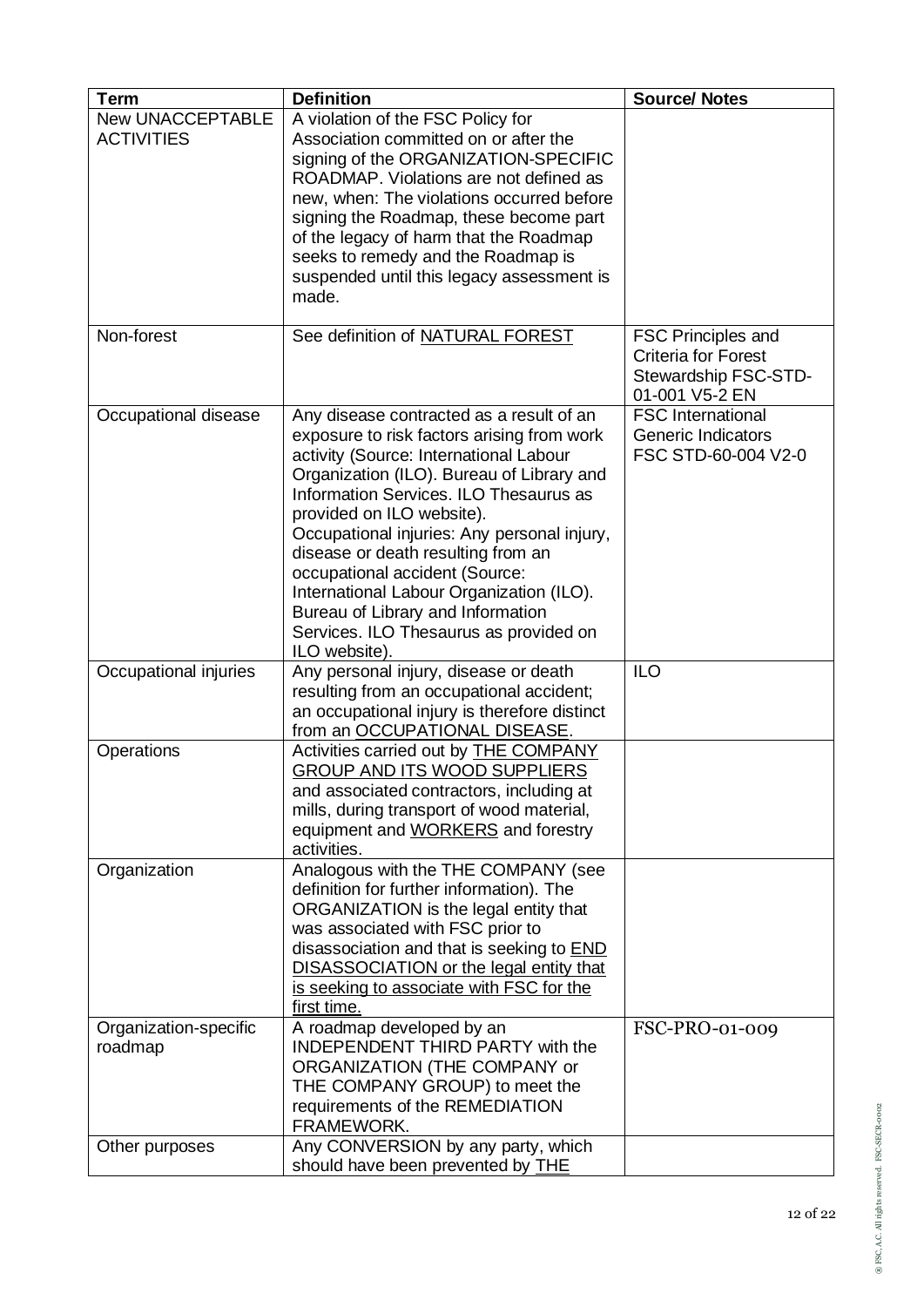| <b>Term</b> | <b>Definition</b>                                                              | <b>Source/ Notes</b>            |
|-------------|--------------------------------------------------------------------------------|---------------------------------|
|             | <b>COMPANY GROUP AND ITS WOOD</b>                                              |                                 |
|             | <b>SUPPLIERS.</b> This includes third party                                    |                                 |
|             | damage caused for any reason.                                                  |                                 |
| Past        | The scope of past shall include the defined                                    | <b>GRM Team Definition</b>      |
|             | period of liability from date of the                                           |                                 |
|             | unacceptable activity, or a defined starting                                   |                                 |
|             | point in the remediation framework, and                                        |                                 |
|             | continues through to the date at which the                                     |                                 |
|             | Organization Specific Roadmap is signed                                        |                                 |
|             | by the parties.                                                                |                                 |
|             | Liability start dates:                                                         |                                 |
|             | Sub-section RE:                                                                |                                 |
|             | In the case of significant conversion to                                       |                                 |
|             | plantations or other <b>LAND USE</b> (not                                      |                                 |
|             | involving HCVs) the liability date is 1994 or                                  |                                 |
|             | the date after <b>THE COMPANY GROUP</b>                                        |                                 |
|             | <b>AND ITS WOOD SUPPLIERS started</b>                                          |                                 |
|             | operations (if started after 1994).                                            |                                 |
|             | Where HCVs are involved the specific<br>liability, date is 1999 <sup>1</sup> . |                                 |
|             | In the case of ILLEGAL LOGGING the                                             |                                 |
|             | liability date is from 1994.                                                   |                                 |
|             | In the case of violation of traditional and                                    |                                 |
|             | human rights, there is no specific liability                                   |                                 |
|             | date in the FSC Policy for Association (i.e.                                   |                                 |
|             | liability extends to pre 1994 harm).                                           |                                 |
|             | In the case of ILO conventions, it is since                                    |                                 |
|             | the existence of the convention if that is                                     |                                 |
|             | more recent than 1994.                                                         |                                 |
|             | In the case of the requirement to pay fines                                    |                                 |
|             | and other penalties or fees and royalties                                      |                                 |
|             | for environmental or social violations for                                     |                                 |
|             | which fines have been issued, there is no                                      |                                 |
|             | FSC liability date (any liability date shall be                                |                                 |
|             | determined by national laws and                                                |                                 |
|             | regulations).                                                                  |                                 |
| Peat        | See PEATLAND                                                                   |                                 |
| Peatland    | Peatland is constituted by flooded and                                         | <b>FSC Principles and</b>       |
|             | soggy areas, with large accumulations of                                       | <b>Criteria for Forest</b>      |
|             | organic material, covered by a layer of                                        | Stewardship FSC-STD-            |
|             | poor vegetation associated with a certain                                      | 01-001 V5-2 EN                  |
|             | degree of acidity, and which presents a                                        |                                 |
|             | characteristic amber color (Source:                                            |                                 |
|             | Aguilar, L. 2001. About Fishermen,                                             |                                 |
|             | Fisherwomen, Oceans and tides. IUCN.                                           |                                 |
|             | San Jose (Costa Rica)).                                                        |                                 |
| Peer Review | The process of an INDEPENDENT                                                  | Based on Cambridge              |
|             | EXPERT or experts, unconnected with<br>either the ORGANIZATION/THE             | unabridged dictionary,<br>2019. |
|             |                                                                                |                                 |

<sup>1</sup> HCVs were not defined and part of the FSC system until 1999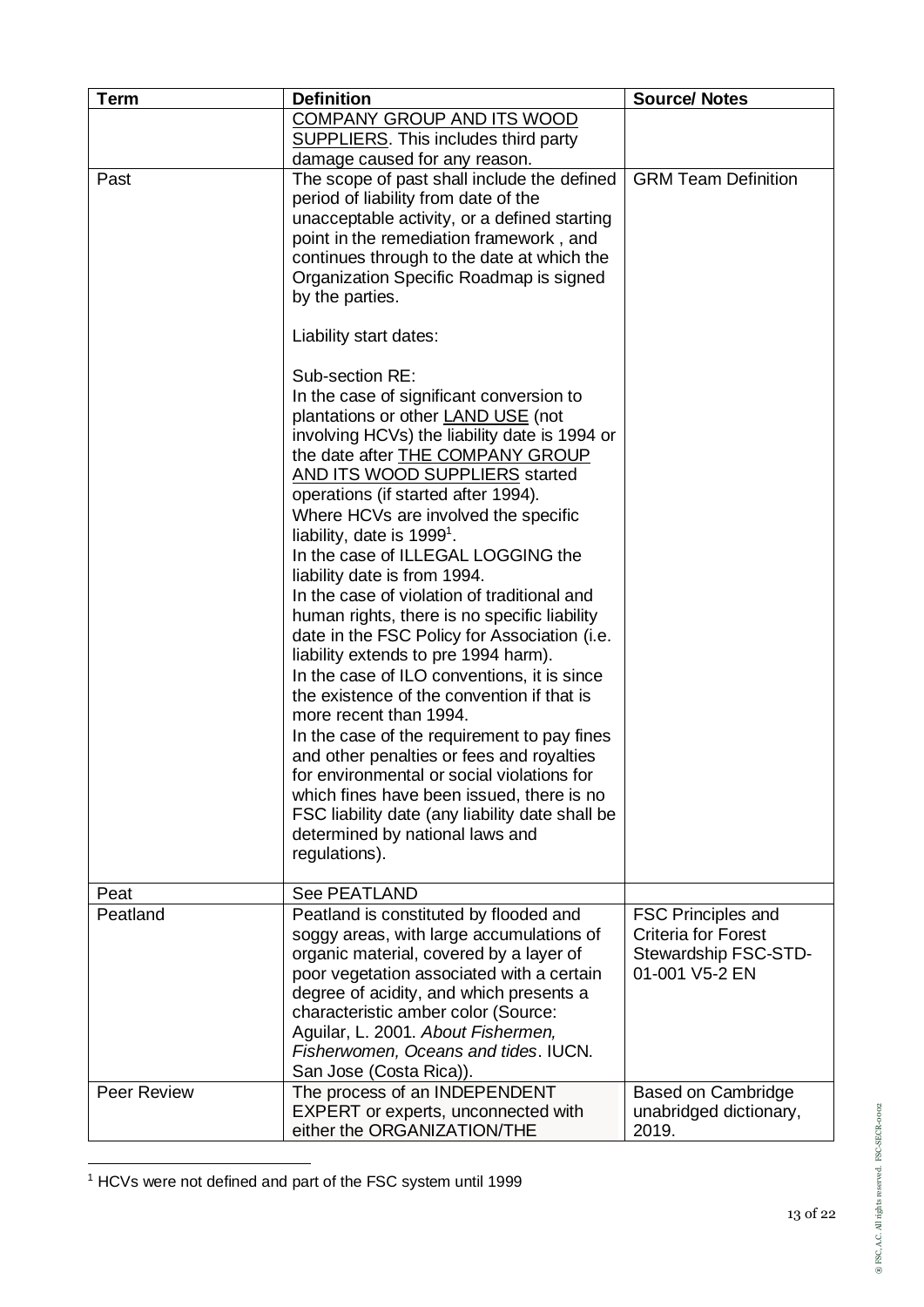| <b>Term</b>                                                 | <b>Definition</b>                                                                                                                                                                                                                                                                                                                                                                                                                                                                                                                                                                                                                                                                                                              | <b>Source/ Notes</b>                                                                              |
|-------------------------------------------------------------|--------------------------------------------------------------------------------------------------------------------------------------------------------------------------------------------------------------------------------------------------------------------------------------------------------------------------------------------------------------------------------------------------------------------------------------------------------------------------------------------------------------------------------------------------------------------------------------------------------------------------------------------------------------------------------------------------------------------------------|---------------------------------------------------------------------------------------------------|
|                                                             | COMPANY/THE COMPANY GROUP, the<br>REMEDIATION GOVERNANCE BODY,<br>FSC or THE FSC THIRD PARTY<br>VERIFIER, reading, checking, and giving<br>an opinion about aspects of the<br>ORHANIZATION-SPECIFIC ROADMAP<br>that has been written, designed, produced<br>or undertaken by other involved parties.<br>PEER REVIEW should involve more than<br>one peer reviewer, three is a typical<br>number.                                                                                                                                                                                                                                                                                                                               |                                                                                                   |
| Pesticide                                                   | Any substance or preparation prepared or<br>used in protecting plants or wood or other<br>plant products from pests; in controlling<br>pests; or in rendering such pests<br>harmless. (This definition includes<br>insecticides, rodenticides, acaricides,<br>molluscicides, larvaecides, fungicides and<br>herbicides).                                                                                                                                                                                                                                                                                                                                                                                                       | FSC-POL-30-001 FSC<br><b>Pesticides</b><br>Policy (2005).                                         |
| Plantation                                                  | See FSC main definition                                                                                                                                                                                                                                                                                                                                                                                                                                                                                                                                                                                                                                                                                                        |                                                                                                   |
| Policy for Association<br>(PfA)                             | Approved FSC Policy for Association of<br>Organizations with FSC, FSC-POL-01-<br>004, version 2-0.                                                                                                                                                                                                                                                                                                                                                                                                                                                                                                                                                                                                                             |                                                                                                   |
| Preliminary                                                 | Something that precedes or is<br>introductory or preparatory.                                                                                                                                                                                                                                                                                                                                                                                                                                                                                                                                                                                                                                                                  | Mariam Webster<br>Dictionary                                                                      |
| Proportionate                                               | A 1:1 ratio: The area to be restored or<br>conserved is the same as the area of<br>destroyed HCV and/or converted forest.                                                                                                                                                                                                                                                                                                                                                                                                                                                                                                                                                                                                      |                                                                                                   |
| Proximate                                                   | Close to.                                                                                                                                                                                                                                                                                                                                                                                                                                                                                                                                                                                                                                                                                                                      | <b>Align with CRP</b>                                                                             |
| <b>Publicly Available</b>                                   | In a manner accessible to or observable<br>by people generally (Source: Collins<br>English Dictionary, 2003 Edition).                                                                                                                                                                                                                                                                                                                                                                                                                                                                                                                                                                                                          | <b>FSC Principles and</b><br><b>Criteria for Forest</b><br>Stewardship FSC-STD-<br>01-001 V5-2 EN |
| <b>Publicly Report</b>                                      | See definition of PUBLICLY AVAILABLE                                                                                                                                                                                                                                                                                                                                                                                                                                                                                                                                                                                                                                                                                           |                                                                                                   |
| Rare, threatened or<br>endangered species<br>Re-association | Species that are uncommon or scarce, but<br>not classified as threatened. These<br>species are located in geographically<br>restricted areas or specific habitats or are<br>scantily scattered on a large scale. They<br>are approximately equivalent to the IUCN<br>(2001) category of Near Threatened (NT),<br>including species that are close to<br>qualifying for, or are likely to qualify for, a<br>threatened category in the near future.<br>They are also approximately equivalent to<br>imperilled species (Source: Based on<br>IUCN. (2001). IUCN Red List Categories<br>and Criteria: Version 3.1. IUCN Species<br>Survival Commission. IUCN. Gland,<br>Switzerland and Cambridge, UK).<br>The stage after ENDING | FSC-STD-01-001 V5-2                                                                               |
|                                                             | DISASSOCIATION when THE COMPANY<br><b>GROUP</b> signs a trademark license<br>agreement                                                                                                                                                                                                                                                                                                                                                                                                                                                                                                                                                                                                                                         |                                                                                                   |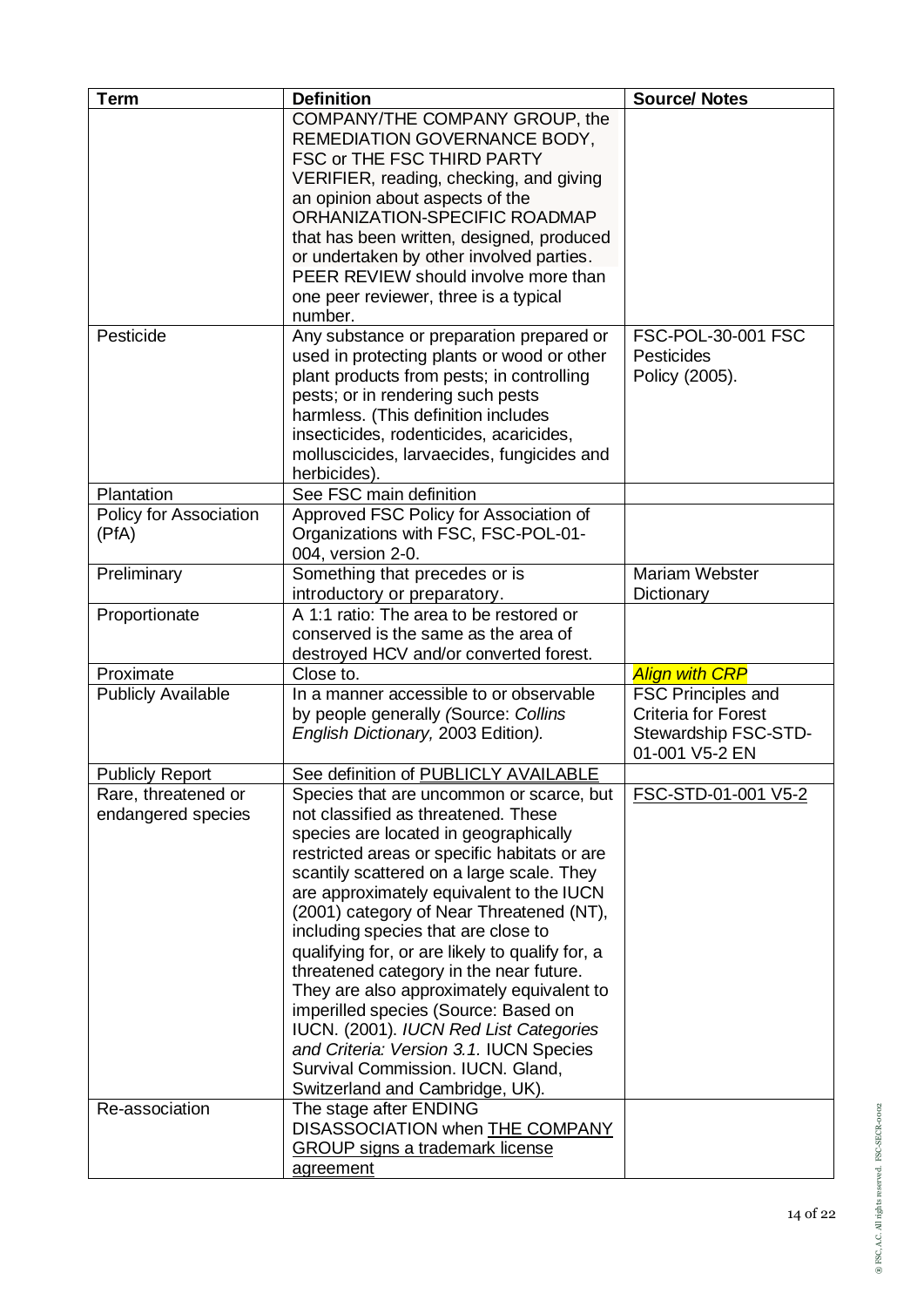| <b>Term</b>                         | <b>Definition</b>                                                                                                                                                                                                                                                                                                                                                                                                                                                                                                                                                                                                        | <b>Source/ Notes</b>                                                          |
|-------------------------------------|--------------------------------------------------------------------------------------------------------------------------------------------------------------------------------------------------------------------------------------------------------------------------------------------------------------------------------------------------------------------------------------------------------------------------------------------------------------------------------------------------------------------------------------------------------------------------------------------------------------------------|-------------------------------------------------------------------------------|
| Registry of harm                    | The documented outcome of a grievance                                                                                                                                                                                                                                                                                                                                                                                                                                                                                                                                                                                    |                                                                               |
|                                     | evaluation of a conflict or violation of rights                                                                                                                                                                                                                                                                                                                                                                                                                                                                                                                                                                          |                                                                               |
|                                     | upon which a remedy process agreement                                                                                                                                                                                                                                                                                                                                                                                                                                                                                                                                                                                    |                                                                               |
|                                     | is based.                                                                                                                                                                                                                                                                                                                                                                                                                                                                                                                                                                                                                |                                                                               |
| Remediation<br>Governance Body      | Semi-independent self-managed<br>governing group assigned with the                                                                                                                                                                                                                                                                                                                                                                                                                                                                                                                                                       |                                                                               |
|                                     | oversight of the implementation of the                                                                                                                                                                                                                                                                                                                                                                                                                                                                                                                                                                                   |                                                                               |
|                                     | ORGANIZATION-SPECIFIC ROADMAP                                                                                                                                                                                                                                                                                                                                                                                                                                                                                                                                                                                            |                                                                               |
|                                     | with the purpose of ensuring access to                                                                                                                                                                                                                                                                                                                                                                                                                                                                                                                                                                                   |                                                                               |
|                                     | <b>REMEDY</b> for social and environmental<br>HARM.                                                                                                                                                                                                                                                                                                                                                                                                                                                                                                                                                                      |                                                                               |
| Remedy                              | To correct or return something as near as<br>possible to its original state or condition                                                                                                                                                                                                                                                                                                                                                                                                                                                                                                                                 | Guiding Principles on<br><b>Business and Human</b>                            |
|                                     |                                                                                                                                                                                                                                                                                                                                                                                                                                                                                                                                                                                                                          | Rights. UN. 2011                                                              |
| Remedy of Harm                      | Refers to both the process of providing<br><b>REMEDY</b> for a negative human rights<br>impact and the substantive outcomes that<br>can counteract, or make good, the<br>negative impact and identify the root<br>cause. These outcomes may take a range<br>of forms, which must be agreed on a case-<br>by-case basis, such as apologies,<br>restitution, rehabilitation, financial or non-<br>financial compensation, and punitive<br>sanctions (whether criminal or<br>administrative, such as fines), as well as<br>the prevention of harm through, for<br>example, injunctions or guarantees of non-<br>repetition. | Guiding Principles on<br><b>Business and Human</b><br><b>Rights. UN. 2011</b> |
|                                     | In the REMEDIATION FRAMEWORK the<br>term REMEDY of HARM is also used in<br>the context of REMEDY required to<br>address HARM caused by significant<br>conversion of forests to plantations or non-<br>forest use, DESTRUCTION OF HIGH<br><b>CONSERVATION VALUES and ILLEGAL</b><br>LOGGING. (A definition beyond that used<br>in the UNGPs)<br>It should be noted that AFFECTED<br>RIGHTS-HOLDERS must agree to the                                                                                                                                                                                                      |                                                                               |
|                                     | REMEDY.                                                                                                                                                                                                                                                                                                                                                                                                                                                                                                                                                                                                                  |                                                                               |
| <b>Remedy Process</b><br>Agreements | Agreements on the process for developing<br>the remedy of harm between affected<br>parties and <b>THE COMPANY</b> .                                                                                                                                                                                                                                                                                                                                                                                                                                                                                                      |                                                                               |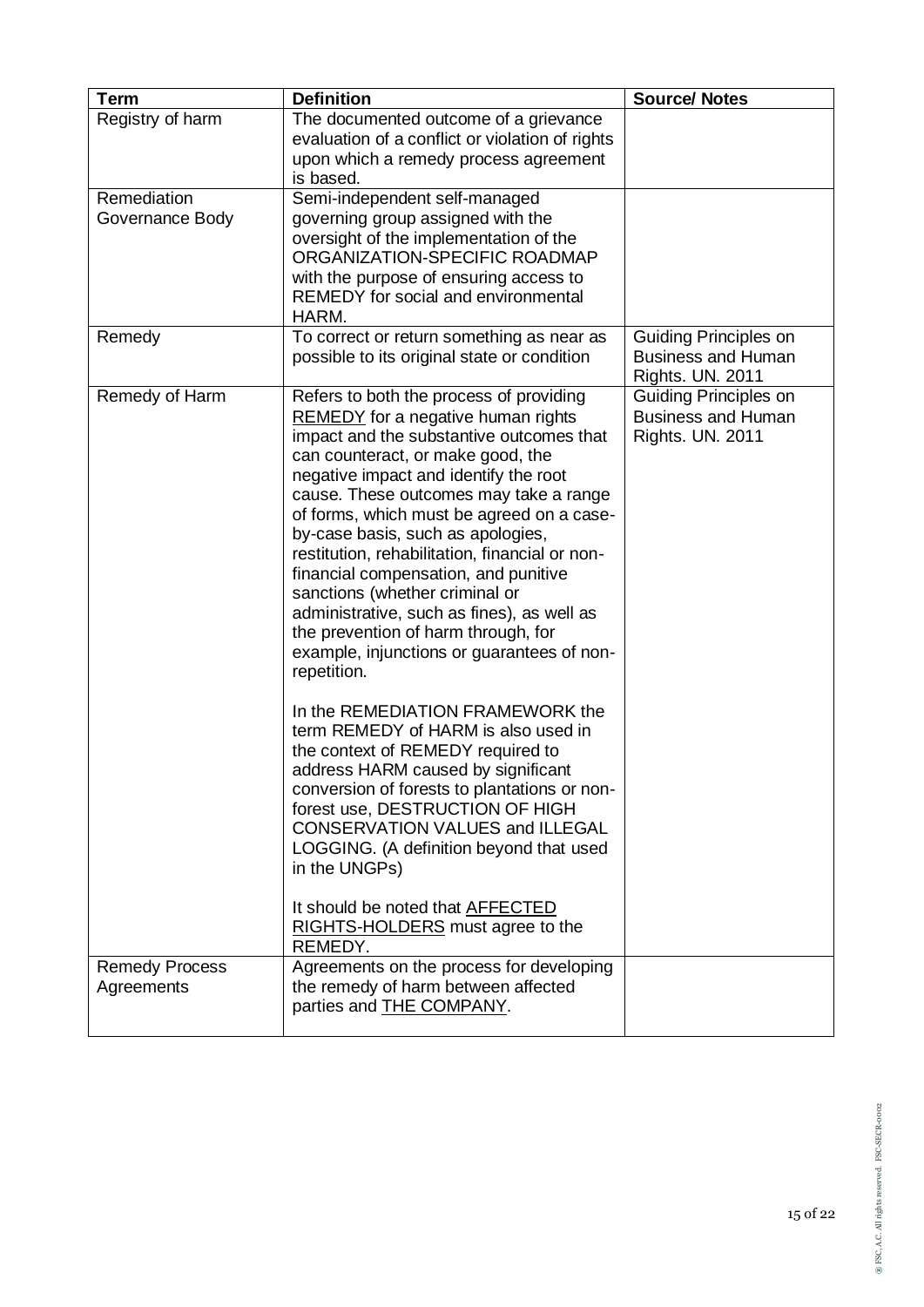| <b>Term</b>                               | <b>Definition</b>                                                                                                                                                                                                                                                                                                                                                                                                                                                                                                                                                                                                                                                                                                                                                                                                                                                                                                                                                                                                                                                                                                                     | <b>Source/ Notes</b>                                                                              |
|-------------------------------------------|---------------------------------------------------------------------------------------------------------------------------------------------------------------------------------------------------------------------------------------------------------------------------------------------------------------------------------------------------------------------------------------------------------------------------------------------------------------------------------------------------------------------------------------------------------------------------------------------------------------------------------------------------------------------------------------------------------------------------------------------------------------------------------------------------------------------------------------------------------------------------------------------------------------------------------------------------------------------------------------------------------------------------------------------------------------------------------------------------------------------------------------|---------------------------------------------------------------------------------------------------|
| Resourced access                          | Providing the means or opportunity to<br>access processes. In this case resourced<br>access refers to independent advice,<br>partners of choice, financial support and<br>legal support where necessary.                                                                                                                                                                                                                                                                                                                                                                                                                                                                                                                                                                                                                                                                                                                                                                                                                                                                                                                              |                                                                                                   |
|                                           | This should be provided through<br><b>INDEPENDENT</b> third parties or<br>appropriate institutional arrangements e.g.<br>a trusted independent organisation or<br><b>BLIND TRUST.</b>                                                                                                                                                                                                                                                                                                                                                                                                                                                                                                                                                                                                                                                                                                                                                                                                                                                                                                                                                 |                                                                                                   |
| Respect                                   | Due regard.                                                                                                                                                                                                                                                                                                                                                                                                                                                                                                                                                                                                                                                                                                                                                                                                                                                                                                                                                                                                                                                                                                                           |                                                                                                   |
| <b>Respect for Human</b><br><b>Rights</b> | Human rights are based on the principle of<br>respect for the individual. Their<br>fundamental assumption is that each<br>person is a moral and rational being who<br>deserves to be treated with dignity.                                                                                                                                                                                                                                                                                                                                                                                                                                                                                                                                                                                                                                                                                                                                                                                                                                                                                                                            | <b>UN</b>                                                                                         |
| Restorative practices                     | Approaches to the REMEDY OF HARM<br>and CONFLICT resolution that focus on<br>dialogue, mediation and restorative justice<br>informed methodologies. In these<br>approaches the precise process that will<br>be followed is determined and agreed in<br>dialogue with RIGHTS-HOLDERS and<br>other affected STAKEHOLDERS. The will<br>likely be traditional RESTORATIVE<br>PRACTICES known to many indigenous<br>and traditional RIGHTS-HOLDING<br>COMMUNITIES.                                                                                                                                                                                                                                                                                                                                                                                                                                                                                                                                                                                                                                                                         |                                                                                                   |
| Restore/Restoration                       | These words are used in different senses<br>according to the context and in everyday<br>speech. In some cases, 'restore' means to<br>repair the damage done to environmental<br>values that resulted from management<br>activities or other causes. In other cases,<br>'restore' means the formation of more<br>natural conditions in sites that have been<br>heavily degraded or converted to other<br>land uses. In the Principles and Criteria,<br>the word 'restore' is not used to imply the<br>recreation of any previous, pre-historic,<br>pre-industrial or other pre-existing<br>ecosystem. The Organization is not<br>necessarily obliged to restore those<br>environmental values that have been<br>affected by factors beyond the control of<br>The Organization, for example by natural<br>disasters, by climate change, or by the<br>legally authorized activities of third parties,<br>such as public infrastructure, mining,<br>hunting or settlement. The Organization is<br>also not obliged to restore environmental<br>values that may have existed at some time<br>in the historic or pre-historic past, or that | <b>FSC Principles and</b><br><b>Criteria for Forest</b><br>Stewardship FSC-STD-<br>01-001 V5-2 EN |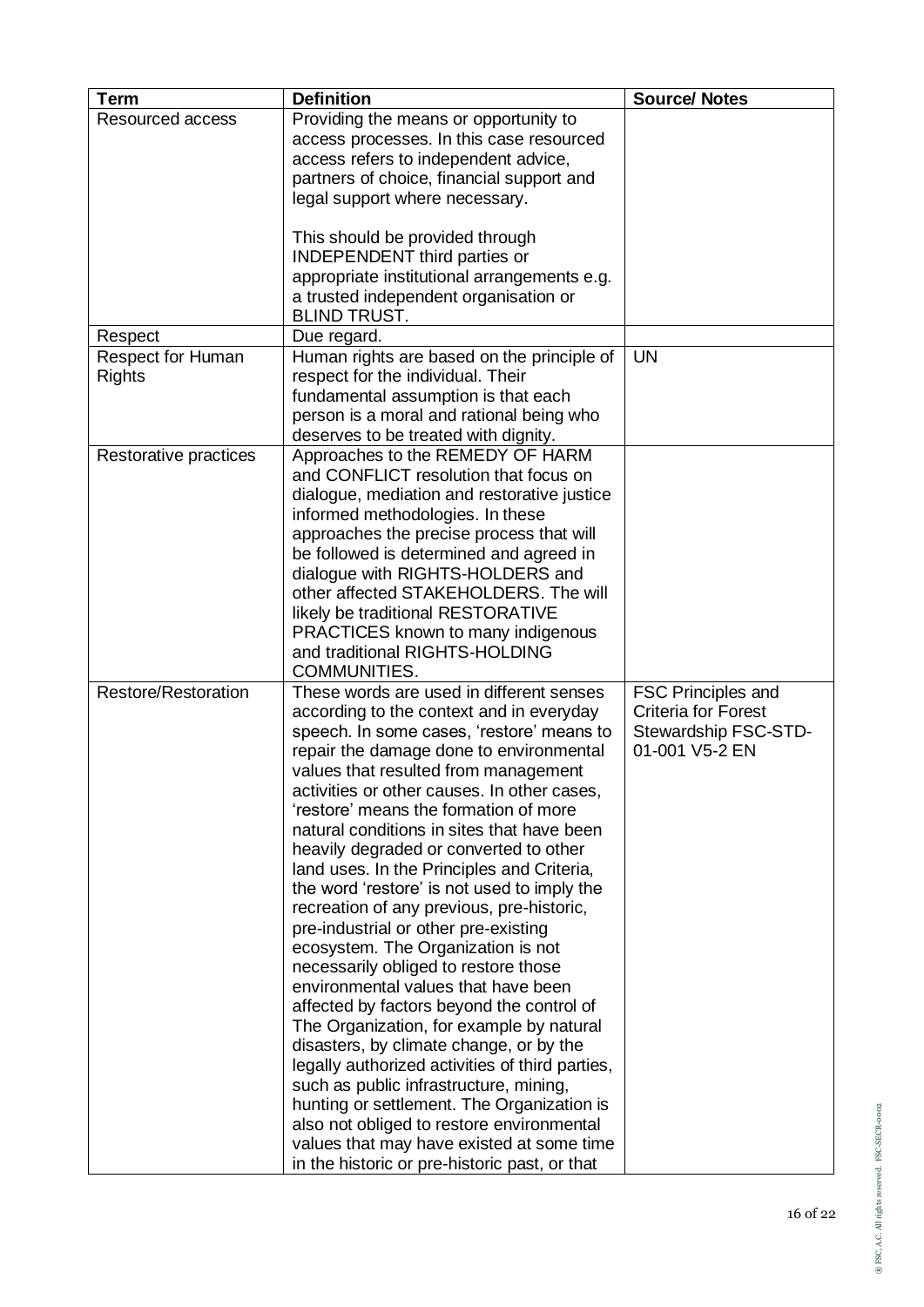| <b>Term</b>                  | <b>Definition</b>                            | <b>Source/ Notes</b> |
|------------------------------|----------------------------------------------|----------------------|
|                              | have been negatively affected by previous    |                      |
|                              | owners or organizations. However, The        |                      |
|                              | Organization is expected to take             |                      |
|                              | reasonable measures to mitigate, control     |                      |
|                              | and prevent environmental degradation        |                      |
|                              | that is continuing in the Management Unit    |                      |
|                              | as a result of such previous impacts.        |                      |
| <b>Rights</b>                | Legal, customary and human rights as         |                      |
|                              | defined by national laws and International   |                      |
|                              | Human Rights treaties and conventions        |                      |
|                              | including Universal Declaration of Human     |                      |
|                              | Rights, United Nations Declaration on the    |                      |
|                              | Rights of Indigenous Peoples (UNDRIP),       |                      |
|                              | and International Labour Organisation        |                      |
|                              | (ILO) 169, ILO Declaration on                |                      |
|                              | <b>Fundamental Principles and Rights at</b>  |                      |
|                              | <b>Work</b>                                  |                      |
| Rights-holder                | Rights-holders are WORKERS, individuals      | UNICEF, UN Coherence |
|                              | or social groups that have particular        | and You, Glossary of |
|                              | entitlements in relation to specific duty-   | Terms, p5.           |
|                              | bearers. In general terms, all human         |                      |
|                              | beings are rights-holders under the          |                      |
|                              | Universal Declaration of Human Rights.       |                      |
|                              | Note: legal counsel or an authorized         |                      |
|                              | representative of a rights-holder are        |                      |
|                              | permitted to act on behalf of rights-holders |                      |
|                              | for the purpose of this REMEDIATION          |                      |
|                              | <b>FRAMEWORK</b> and resultant               |                      |
|                              | ORGANIZATION SPECIFIC ROADMAPS.              |                      |
|                              | Rights-holders are one type of               |                      |
|                              | STAKEHOLDER.                                 |                      |
| Remediation                  | The Remediation Framework shall be           |                      |
| <b>Framework Completion</b>  | considered completed with full               |                      |
|                              | implementation of all requirements and the   |                      |
|                              | final acceptance and approval of the FSC     |                      |
|                              | board of directors in a formal decision to   |                      |
|                              | be communicated to THE COMPANY.              |                      |
| <b>Remediation Progress</b>  | This is a website maintained by THE FSC      |                      |
| <b>Demonstration Website</b> | <b>THIRD-PARTY VERIFIER where THE</b>        |                      |
|                              | <b>COMPANY</b> specific public progress      |                      |
|                              | reports and methodologies detailed in the    |                      |
|                              | remediation framework will be published.     |                      |
|                              | Specifically:                                |                      |
|                              | <b>THE FSC THIRD PARTY VERIFIER's</b>        |                      |
|                              | reports on progress;                         |                      |
|                              | Public summaries of progress reports that    |                      |
|                              | the COMPANY GROUP etc. is required to        |                      |
|                              | produce either itself or through second      |                      |
|                              | parties or INDEPENDENT THIRD                 |                      |
|                              | PARTIES and that have been assessed as       |                      |
|                              | sufficient by THE FSC THIRD PARTY            |                      |
|                              | <b>VERIFIER;</b>                             |                      |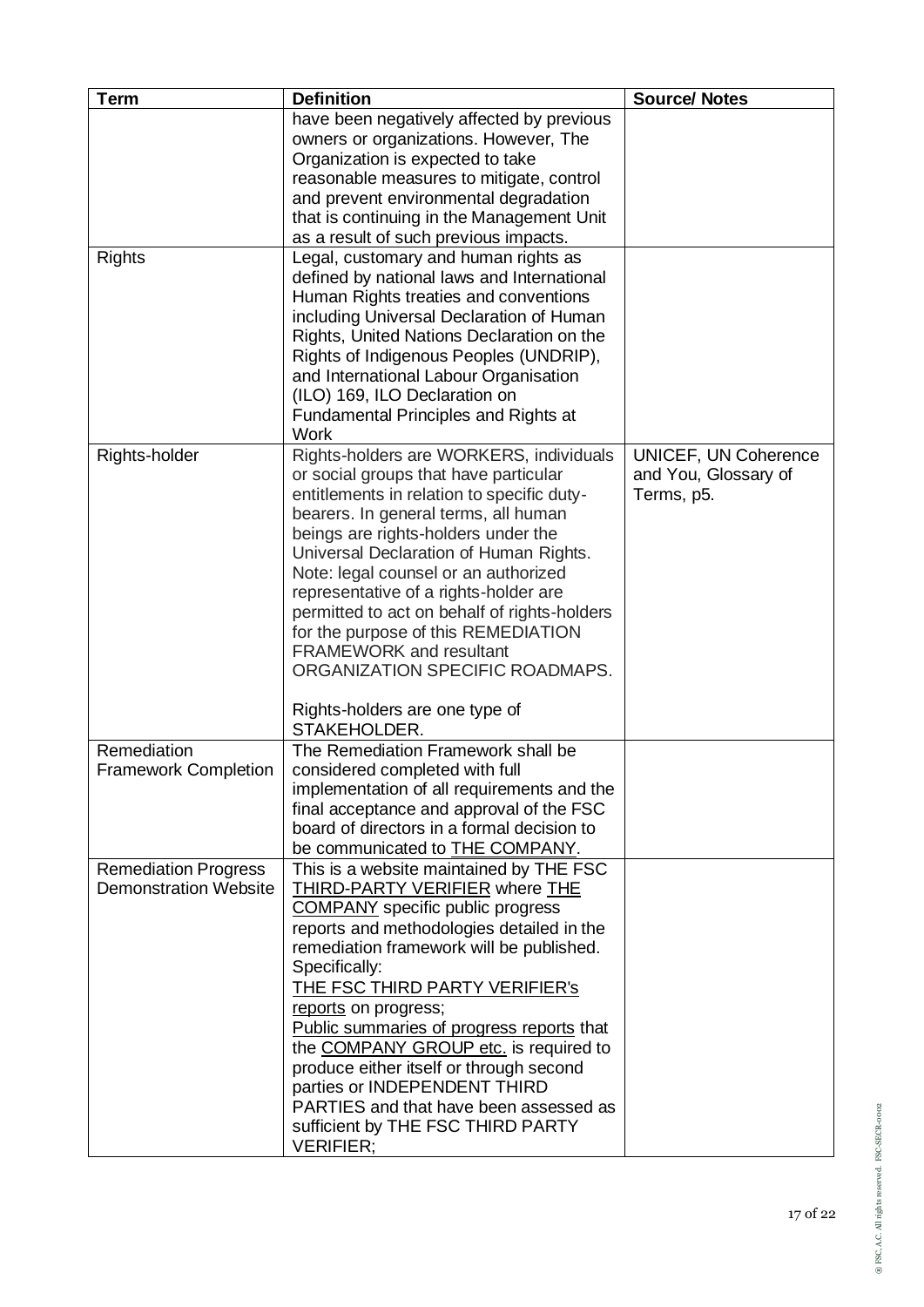| <b>Term</b>                           | <b>Definition</b>                                                                                                                                                                                                                                                                                                                                                                                                                                                                                                      | <b>Source/ Notes</b>                                                                                                                                                                      |
|---------------------------------------|------------------------------------------------------------------------------------------------------------------------------------------------------------------------------------------------------------------------------------------------------------------------------------------------------------------------------------------------------------------------------------------------------------------------------------------------------------------------------------------------------------------------|-------------------------------------------------------------------------------------------------------------------------------------------------------------------------------------------|
|                                       | Policies and procedures, or links to them,<br>that have been assessed as sufficient by<br>THE FSC THIRD PARTY VERIFIER;<br>Any other information the Remediation<br>Framework requires THE COMPANY<br><b>GROUP</b> to make publicly available or by<br>request.                                                                                                                                                                                                                                                        |                                                                                                                                                                                           |
| Salient environmental<br>issues       | Environmental issues that stand out<br>because they are at risk of having<br>the most severe negative impact through<br>the company's activities or business<br>relationships.<br>Those issues that are:<br>Most severe<br>Most likely<br>Necessitate the avoidance of harm<br>Strongly impacting the environment -<br>focus on risk to ENVIRONMENTAL<br>VALUES rather than on risk to the<br>business.                                                                                                                | Based on: United<br><b>Nations Guiding</b><br>Principles on Business<br>and Human Rights<br><b>Reporting Framework</b>                                                                    |
| Salient Human Rights<br><b>Issues</b> | A company's salient human rights issues<br>are those human rights that stand out<br>because they are at risk of the most<br>severe negative impact through the<br>company's activities or business<br>relationships.<br>Those issues that are:<br>Most severe<br>Most likely<br>Necessitate the avoidance of harm<br>Strongly impacting HUMAN RIGHTS -<br>focus on risk to HUMAN RIGHTS rather<br>than on risk to the business.                                                                                        | <b>United Nations Guiding</b><br>Principles on Business<br>and Human Rights<br><b>Reporting Framework</b><br>https://www.ungpreportin<br>g.org/resources/salient-<br>human-rights-issues/ |
| Shared<br>Significant conversion      | To be shared with THE THIRD-PARTY<br><b>VERIFIER, REMEDIATION</b><br>GOVERNANCE BODY, and FSC.<br>CONVERSION (see separate definition)<br>that is SIGNIFICANT.<br>CONVERSION is considered significant in<br>any case of:<br>Conversion of High Conservation Value<br>Forests;<br>Conversion of more than 10% of the forest<br>areas under the organization's<br>responsibility in the past 5 years;<br>Conversion of more than 10,000ha of<br>forests under the organization's<br>responsibility in the past 5 years. | Policy for Association<br>FSC-POL-01-004 V2-0<br><b>EN</b>                                                                                                                                |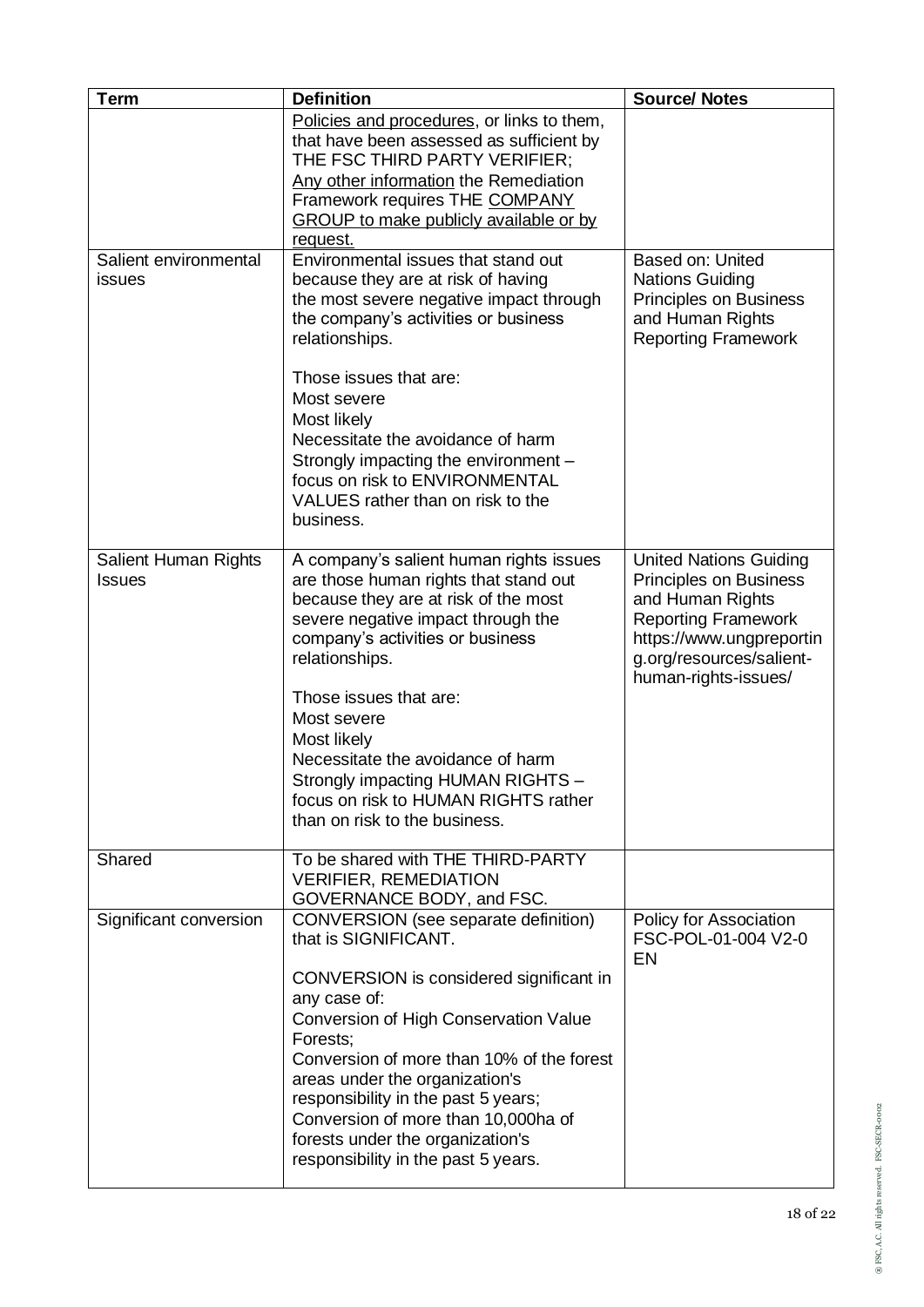| <b>Term</b>       | <b>Definition</b>                                                                                                                                                                                                                                                                                                                                                                                                                                                                                         | <b>Source/ Notes</b>                                                                                |
|-------------------|-----------------------------------------------------------------------------------------------------------------------------------------------------------------------------------------------------------------------------------------------------------------------------------------------------------------------------------------------------------------------------------------------------------------------------------------------------------------------------------------------------------|-----------------------------------------------------------------------------------------------------|
|                   | NB: The definition of CONVERSION, is a<br>wider term than SIGNIFICANT<br>CONVERSION.                                                                                                                                                                                                                                                                                                                                                                                                                      |                                                                                                     |
| Stakeholder       | Any person, group of persons, or entity<br>that has shown an interest, or is known to<br>have an interest, in the activities of the<br>organization.                                                                                                                                                                                                                                                                                                                                                      | Adapted from FSC-STD-<br>01-001 V5-2<br>FSC-STD-01-002 V 19<br>October 2017, definition             |
| Supplier(s)       | This term includes RIGHTS-HOLDERS.<br>Individual, company or other legal entity<br>providing forest-based input materials to<br>the organization.<br>See also THE COMPANY GROUP AND<br><b>ITS WOOD SUPPLIERS</b>                                                                                                                                                                                                                                                                                          | of interested stakeholder<br>FSC-STD-40-004 V3-0                                                    |
| Suspension        | <b>Status of the Remediation Framework</b><br>wherein reporting on the Remediation<br>Framework ceases and FSC GD and THE<br>FSC THIRD-PARTY VERIFIER publish<br>this status on the respective FSC website<br>and REMEDIATION PROGRESS<br>DEMONSTRATION WEBSITE.                                                                                                                                                                                                                                          |                                                                                                     |
| Tenure            | Socially defined agreements held by<br>individuals or groups, recognized by legal<br>statutes or customary practice, regarding<br>the 'bundle of RIGHTS and duties' of<br>ownership, holding, access and/or usage<br>of a particular land unit or the associated<br>resources there within (such as individual<br>trees, plant species, water, minerals etc.)                                                                                                                                             | FSC-STD-01-002<br>Glossary of Terms April<br>2016                                                   |
| Termination       | The act of ending something, 2. The end<br>of something in time or existence,<br>conclusion or discontinuance.                                                                                                                                                                                                                                                                                                                                                                                            | <b>Black's Law Dictionary,</b><br>Brian A. Garner, Editor in<br>Chief, Abridged Seventh<br>Edition. |
| The company       | Analogous with the ORGANIZATION.<br>The one designated legal entity<br>responsible for managing the<br>implementation of the Roadmap on behalf<br>of THE COMPANY GROUP and is the<br>direct point of contact for FSC GD and<br>THE FSC THIRD-PARTY VERIFIER.<br>The COMPANY is the legal entity that was<br>associated with FSC prior to<br>disassociation and that is seeking to <b>END</b><br><b>DISASSOCIATION or the legal entity that</b><br>is seeking to associate with FSC for the<br>first time. | Preamble                                                                                            |
| The company group | The disassociated company and its full<br>business group, as defined by the terms<br>INDIRECT INVOLVEMENT and DIRECT<br><b>INVOLVEMENT in the FSC Policy for</b><br>Association including subcontractors.                                                                                                                                                                                                                                                                                                 |                                                                                                     |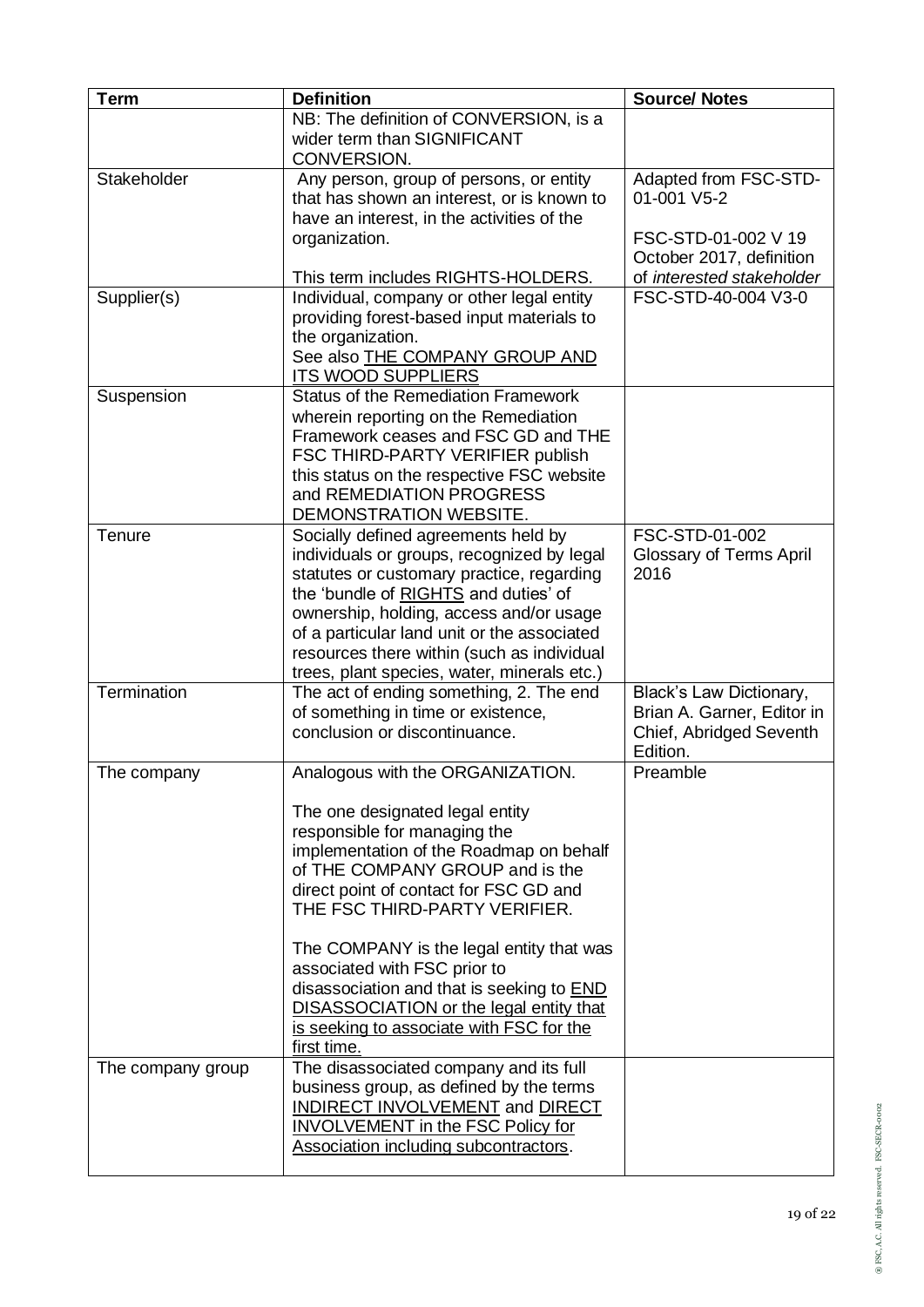| <b>Term</b>               | <b>Definition</b>                                                                | <b>Source/ Notes</b> |
|---------------------------|----------------------------------------------------------------------------------|----------------------|
|                           | Includes all companies, holdings upstream                                        |                      |
|                           | and downstream from the associated                                               |                      |
|                           | organization(s) owned by majority                                                |                      |
|                           | shareholding including BENEFICIAL                                                |                      |
|                           | <b>OWNERSHIP.</b>                                                                |                      |
| The company group         | The scope of "THE COMPANY GROUP                                                  |                      |
| and its wood suppliers    | AND ITS WOOD SUPPLIERS" intends                                                  |                      |
|                           | that all impacts through the COMPANY<br>GROUP's value chain are taken into       |                      |
|                           | consideration. It includes all SUPPLIERS                                         |                      |
|                           | in the wood value chain, supplying all                                           |                      |
|                           | types of wood-based product, regardless                                          |                      |
|                           | of type of supplier (e.g. forest contractor;                                     |                      |
|                           | wood merchant; sawmill; pulp mill;                                               |                      |
|                           | community forest) and                                                            |                      |
|                           | ownership/corporate                                                              |                      |
|                           | relationship/affiliation/association with THE                                    |                      |
|                           | COMPANY. They include all concessions                                            |                      |
|                           | and all other wood sources that supply                                           |                      |
|                           | wood, fibre and any other forest products                                        |                      |
|                           | to THE COMPANY GROUP. This term                                                  |                      |
|                           | includes wood and fibre supplies from                                            |                      |
|                           | social forestry.                                                                 |                      |
| The FSC third party       | An independent, third-party company or                                           |                      |
| verifier                  | organization appointed by FSC to monitor,                                        |                      |
|                           | assess and report on the implementation<br>of the company remediation framework. |                      |
| Third party assessed      | Verification by an INDEPENDENT THIRD                                             |                      |
|                           | PARTY audit firm with the necessary                                              |                      |
|                           | industry accreditation to undertake the                                          |                      |
|                           | task.                                                                            |                      |
| The FSC third party       | FSC appointed entity mandated to assess                                          |                      |
| verifier                  | and report on REMEDIATION                                                        |                      |
|                           | FRAMEWORK and ORGANIZATION                                                       |                      |
|                           | <b>SPECIFIC ROADMAPS implementation</b>                                          |                      |
| <b>Traditional rights</b> | Rights which result from a long series of                                        | FSC-POL-01-004       |
|                           | habitual or customary actions, constantly                                        |                      |
|                           | repeated, which have, by such repetition                                         |                      |
|                           | and by uninterrupted acquiescence,                                               |                      |
|                           | acquired the force of a law within a                                             |                      |
|                           | geographical or sociological unit. Also                                          |                      |
|                           | known as customary rights (FSC<br>Principles and Criteria). It also              |                      |
|                           | encompasses the rights of Indigenous and                                         |                      |
|                           | Tribal Peoples as established by the ILO                                         |                      |
|                           | Convention 169.                                                                  |                      |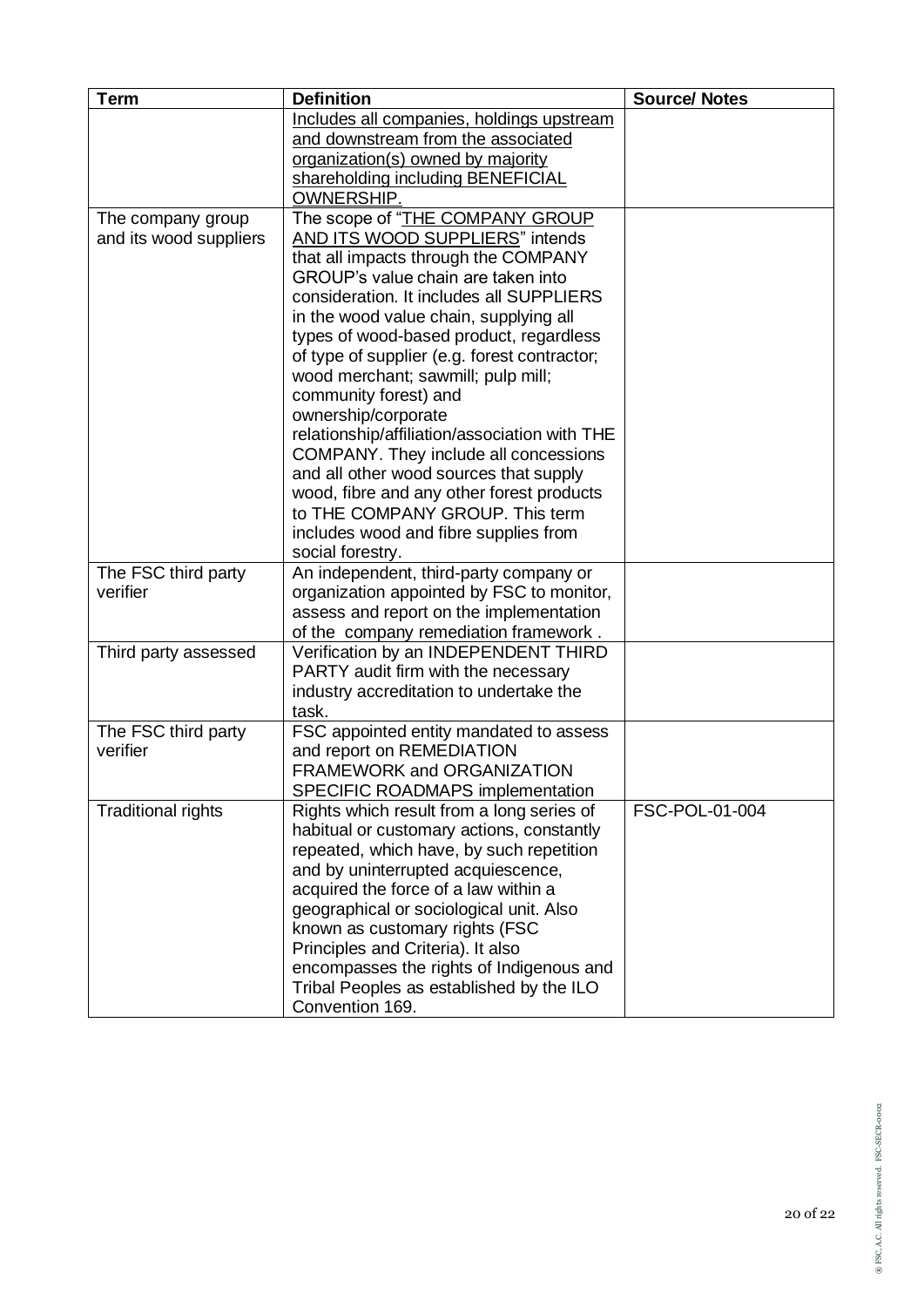| <b>Term</b>                    | <b>Definition</b>                                                                                                                                                                                                                                                                                                                                                                                                                                                                                                                                                                            | <b>Source/ Notes</b>                                                                                                                                                                |
|--------------------------------|----------------------------------------------------------------------------------------------------------------------------------------------------------------------------------------------------------------------------------------------------------------------------------------------------------------------------------------------------------------------------------------------------------------------------------------------------------------------------------------------------------------------------------------------------------------------------------------------|-------------------------------------------------------------------------------------------------------------------------------------------------------------------------------------|
| <b>Traditional and human</b>   | See separate definitions of Human Rights                                                                                                                                                                                                                                                                                                                                                                                                                                                                                                                                                     |                                                                                                                                                                                     |
| rights                         | and Traditional Rights                                                                                                                                                                                                                                                                                                                                                                                                                                                                                                                                                                       |                                                                                                                                                                                     |
| <b>Unacceptable Activities</b> | As listed in the Policy for Association:<br>a) Illegal logging or the trade in illegal<br>wood or forest products<br>b) Violation of traditional and human rights<br>in forestry operations<br>c) Destruction of high conservation values<br>in forestry operations<br>d) Significant conversion of forests to<br>plantations or non-forest use<br>e) Introduction of genetically modified<br>organisms in forestry operations<br>f) Violation of any of the ILO Core<br>Conventions (*)<br>(*) As defined in the ILO Declaration on<br><b>Fundamental Principles and Rights at</b><br>Work. | <b>FSC Policy for</b><br>Association<br>FSC-POL-01-004 V2-0                                                                                                                         |
| Workers                        | All employed persons including public<br>employees as well as 'self-employed'<br>persons. This includes part-time and<br>seasonal employees, of all ranks and<br>categories, including laborers,<br>administrators, supervisors, executives,<br>contractor employees as well as self-<br>employed contractors and sub-contractors<br>(Source: ILO Convention C155<br>Occupational Safety and Health<br>Convention, 1981).<br>An individual performing work for a<br>company, regardless of the existence or<br>nature of any contractual relationship with<br>that company                   | (1) FSC Principles and<br><b>Criteria for Forest</b><br>Stewardship FSC-STD-<br>01-001 V5-2 EN<br>(2) Guiding Principles on<br><b>Business and Human</b><br><b>Rights. UN. 2011</b> |

## **Acronyms**

| <b>ALS</b>   | Assessor Licensing Scheme (for HCVs, administrated by the HCVRN) |
|--------------|------------------------------------------------------------------|
| AFi          | Accountability Framework initiative                              |
| <b>CW</b>    | <b>Controlled Wood</b>                                           |
| <b>DDS</b>   | Due diligence systems                                            |
| <b>DHRI</b>  | Danish Human Rights Institute                                    |
| <b>EDD</b>   | Environmental due diligence                                      |
| <b>EIA</b>   | Environmental impact assessment                                  |
| <b>ERA</b>   | Environmental risk assessment                                    |
| <b>ESG</b>   | Environmental social and governance                              |
| <b>FPIC</b>  | Free prior informed consent                                      |
| <b>HCS</b>   | <b>High Carbon Stock</b>                                         |
| <b>HCSA</b>  | High Carbon Stock Approach                                       |
| <b>HCV</b>   | <b>High Conservation Value</b>                                   |
| <b>HCVRN</b> | <b>High Conservation Value Resource Network</b>                  |
| <b>HRDD</b>  | Human rights due diligence (framework)                           |
| <b>HRIA</b>  | Human rights impact assessment                                   |
| <b>HRRA</b>  | Human rights risk assessment                                     |
|              |                                                                  |